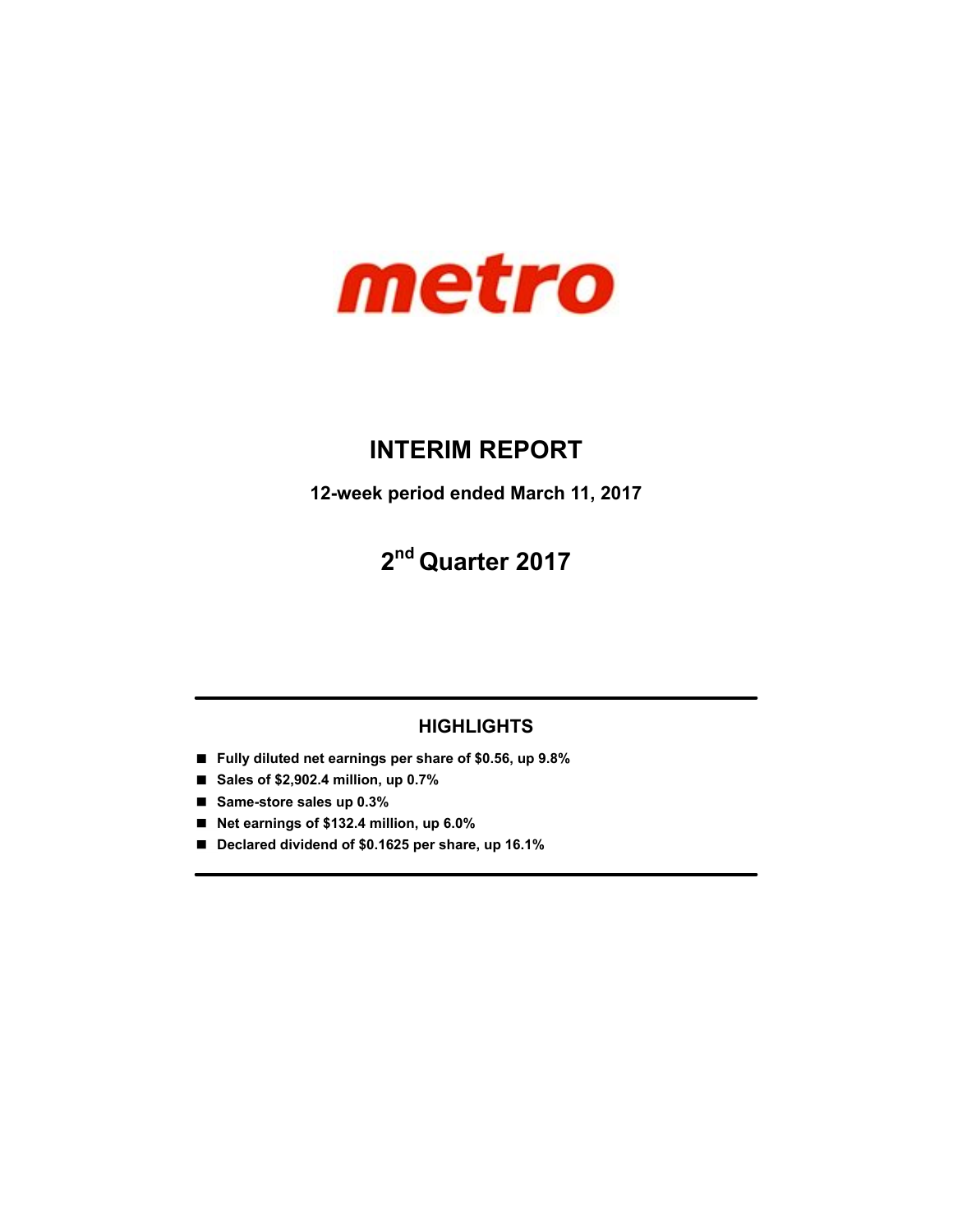# **REPORT TO SHAREHOLDERS**

Dear Shareholders,

It is with pleasure that I present our interim report for the second quarter of fiscal 2017 ended March 11, 2017.

Sales in the second quarter of 2017 reached \$2,902.4 million, up 0.7% compared to \$2,882.0 million in the second quarter of 2016. Same-store sales were up 0.3% (5.0% in the same quarter last year). Our food basket experienced more deflation than in the previous quarter, at about 2.0% (inflation of 3.0% last year), which largely explains our modest sales growth.

We realized net earnings of \$132.4 million in the second quarter of 2017, an increase of 6.0% from \$124.9 million for the corresponding quarter of 2016, and fully diluted net earnings per share of \$0.56 versus \$0.51 in 2016, an increase of 9.8%.

Deeming the market favourable, on February 27, 2017 we issued a private placement offering of \$400 million Series E senior unsecured notes at the floating bankers' acceptance rate plus 57 basis points (0.57%). The proceeds of this issuance were used to pay down our revolving credit facility.

Our financial position at the end of the second quarter of 2017 remains very solid. We had an unused authorized revolving credit facility of \$541.8 million and our debt ratio (non-current debt/total capital) was 35.8%.

On April 24, 2017, the Board of Directors declared a quarterly dividend of \$0.1625 per share, an increase of 16.1% over last year.

We are pleased with our second quarter results that show sales, net earnings and tonnage growth against a background of food deflation and intense competition. This growth reflects our effective execution and strong expense control. Also, we are pleased to announce that shortly after this fiscal year, we will acquire the minority interests of Adonis and Phoenicia, as planned in the 2011 agreement. We are confident that we will continue<sup>(1)</sup> on our growth path over the next quarters while food deflation should $^{(1)}$  ease.

Eric R. La Flèche President and Chief Executive Officer

April 25, 2017

*<sup>(1)</sup> See section on "Forward-looking Information"*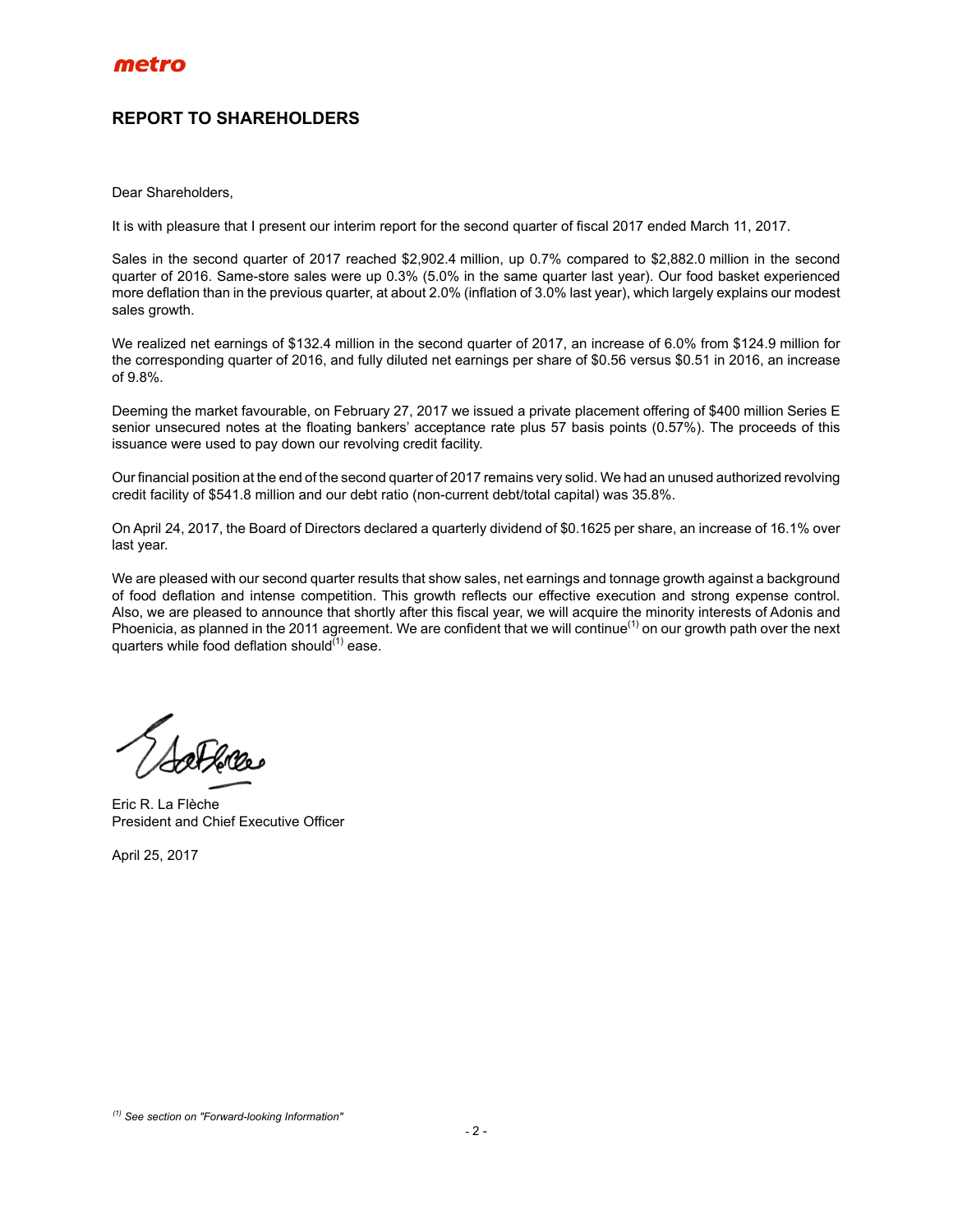### **MANAGEMENT'S DISCUSSION AND ANALYSIS**

The following Management's Discussion and Analysis (MD&A) sets out the financial position and consolidated results of METRO INC. on March 11, 2017 and for the 12 and 24-week periods then ended. It should be read in conjunction with the unaudited interim condensed consolidated financial statements and accompanying notes in this interim report.

The unaudited interim condensed consolidated financial statements for the 12 and 24-week periods ended March 11, 2017 have been prepared by management in accordance with IAS 34 "Interim Financial Reporting". They should be read in conjunction with the audited annual consolidated financial statements and accompanying notes and the MD&A presented in the Corporation's 2016 Annual Report. Unless otherwise stated, the interim report is based upon information as at April 7, 2017.

Additional information, including the Certification of Interim Filings letters for quarter ended March 11, 2017 signed by the President and Chief Executive Officer and the Executive Vice-President, Chief Financial Officer and Treasurer, is also available on the SEDAR website at: www.sedar.com.

### **OPERATING RESULTS**

### **SALES**

Sales in the second quarter of 2017 reached \$2,902.4 million, up 0.7% compared to \$2,882.0 million in the second quarter of 2016. Same-store sales were up 0.3% (5.0% in the same quarter last year). Our food basket experienced more deflation than in the previous quarter, at about 2.0% (inflation of 3.0% last year), which largely explains our modest sales growth.

Sales in the first 24 weeks of fiscal 2017 totalled \$5,873.7 million versus \$5,843.6 million for the corresponding period of fiscal 2016, an increase of 0.5%.

### **OPERATING INCOME BEFORE DEPRECIATION AND AMORTIZATION AND ASSOCIATE'S EARNINGS**

This earnings measurement excludes financial costs, taxes, depreciation and amortization and associate's earnings.

Operating income before depreciation and amortization and associate's earnings (Alimentation Couche-Tard) for the second quarter of 2017 totalled \$212.0 million or 7.3% of sales versus \$202.0 million or 7.0% of sales for the same quarter last year, up 5.0%.

For the first 24 weeks of fiscal 2017, operating income before depreciation and amortization and associate's earning totalled \$428.8 million or 7.3% of sales versus \$412.3 million or 7.1% of sales for the same period last year, up 4.0%.

Gross margins on sales for the second quarter and the first 24 weeks of 2017 were 20.1% and 19.9% respectively versus 19.9% and 19.7% for the corresponding periods of 2016. Operating expenses as a percentage of sales for the second quarter and the first 24 weeks of 2017 were 12.8% and 12.6% respectively versus 12.9% and 12.6% for the corresponding periods of 2016, reflecting strong expense control.

### **DEPRECIATION AND AMORTIZATION AND NET FINANCIAL COSTS**

Total depreciation and amortization expenses for the second quarter and the first 24 weeks of 2017 were \$44.7 million and \$87.9 million respectively versus \$42.2 million and \$82.5 million for the corresponding periods of 2016.

Net financial costs for the second quarter of 2017 totalled \$15.5 million compared to \$14.7 million for the corresponding quarter last year. For the first 24 weeks of 2017, net financial costs totalled \$30.1 million compared to \$29.1 million in 2016.

### **SHARE OF AN ASSOCIATE'S EARNINGS**

Our share of earnings in Alimentation Couche-Tard was \$21.4 million for the second quarter of 2017 versus \$21.2 million for the corresponding quarter of 2016.

For the first 24 weeks of 2017, our share of earnings in Alimentation Couche-Tard was \$45.3 million versus \$51.8 million in 2016.

*(1) See section on "Forward-looking Information"*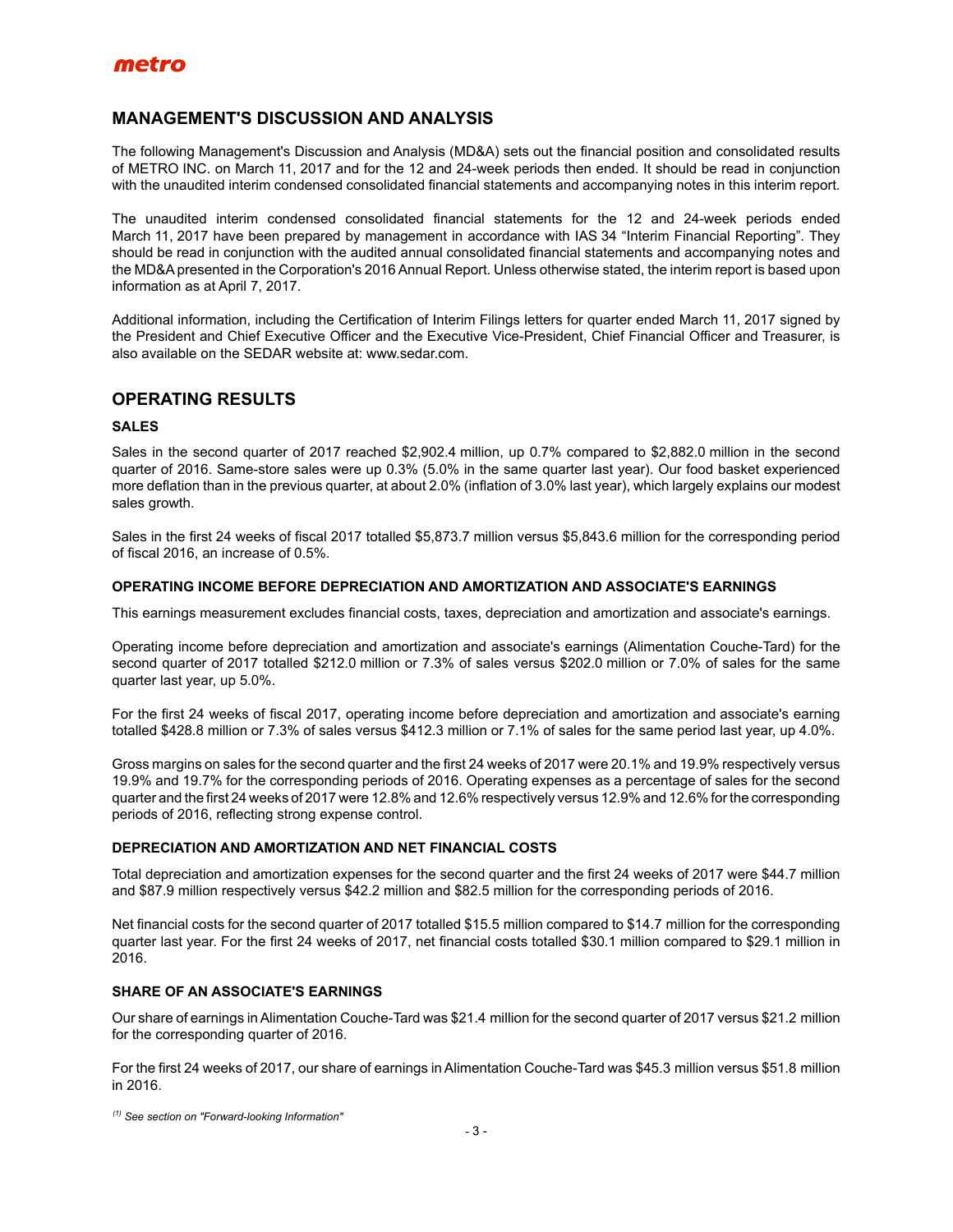

#### **INCOME TAXES**

The 2017 second quarter income tax expense of \$40.8 million represented an effective tax rate of 23.6% compared with the 2016 second quarter tax expense of \$41.4 million for an effective tax rate of 24.9%.

The 24-week period income tax expense of \$85.6 million for 2017 and \$87.8 million for 2016 represented effective tax rates of 24.0% and 24.9% respectively.

These decreases are mainly due to the 0.40% reduction in the corporate income tax rate over four years announced by the Government of Québec.

### **NET EARNINGS**

Net earnings for the second quarter of 2017 were \$132.4 million, an increase of 6.0% from \$124.9 million for the second quarter of 2016. Fully diluted net earnings per share rose 9.8% to \$0.56 from \$0.51 last year.

Net earnings for the first 24 weeks of 2017 were \$270.5 million, an increase of 2.2% over net earnings of \$264.7 million for the same period of 2016. Fully diluted net earnings per share rose 6.5% to \$1.14 from \$1.07 last year.

### **QUARTERLY HIGHLIGHTS**

| (Millions of dollars, unless otherwise indicated) | 2017    | 2016    | 2015    | Change (%) |
|---------------------------------------------------|---------|---------|---------|------------|
| <b>Sales</b>                                      |         |         |         |            |
| $Q2^{(2)}$                                        | 2,902.4 | 2,882.0 |         | 0.7        |
| $Q1^{(2)}$                                        | 2,971.3 | 2,961.6 |         | 0.3        |
| $Q4^{(2)}$                                        |         | 2,928.9 | 2,833.9 | 3.4        |
| $Q3^{(3)}$                                        |         | 4,015.4 | 3,842.3 | 4.5        |
| <b>Net earnings</b>                               |         |         |         |            |
| $Q2^{(2)}$                                        | 132.4   | 124.9   |         | 6.0        |
| $Q1^{(2)}$                                        | 138.1   | 139.8   |         | (1.2)      |
| $Q4^{(2)}$                                        |         | 145.0   | 131.7   | 10.1       |
| $Q3^{(3)}$                                        |         | 176.5   | 163.5   | 8.0        |
| Fully diluted net earnings per share (Dollars)    |         |         |         |            |
| $Q2^{(2)}$                                        | 0.56    | 0.51    |         | 9.8        |
| $Q1^{(2)}$                                        | 0.58    | 0.56    |         | 3.6        |
| $Q4^{(2)}$                                        |         | 0.60    | 0.52    | 15.4       |
| $Q3^{(3)}$                                        |         | 0.72    | 0.64    | 12.5       |

 $(2)$  12 weeks  $(3)$  16 weeks

Sales in the second quarter of 2017 reached \$2,902.4 million, up 0.7% compared to \$2,882.0 million in the second quarter of 2016. Same-store sales were up 0.3% (5.0% in the same quarter last year). Our food basket experienced more deflation than in the previous quarter, at about 2.0% (inflation of 3.0% last year), which largely explains our modest sales growth.

Sales in the first quarter of 2017 reached \$2,971.3 million, up 0.3% compared to \$2,961.6 million in the first quarter of 2016. Same-store sales were up 0.7% (2.8% in the same quarter of 2016). Our aggregate food basket experienced deflation of 1.0% versus an inflation of 2.8% last year, which largely explains our lower sales growth. Certain other factors also impacted our sales negatively, namely our decision not to renew a supply agreement for a network of hospitals in our wholesale pharmaceutical business, as well as the closure for conversion of some Metro stores that has not been offset in the first quarter by sales of the newly-opened discount stores.

*(1) See section on "Forward-looking Information"*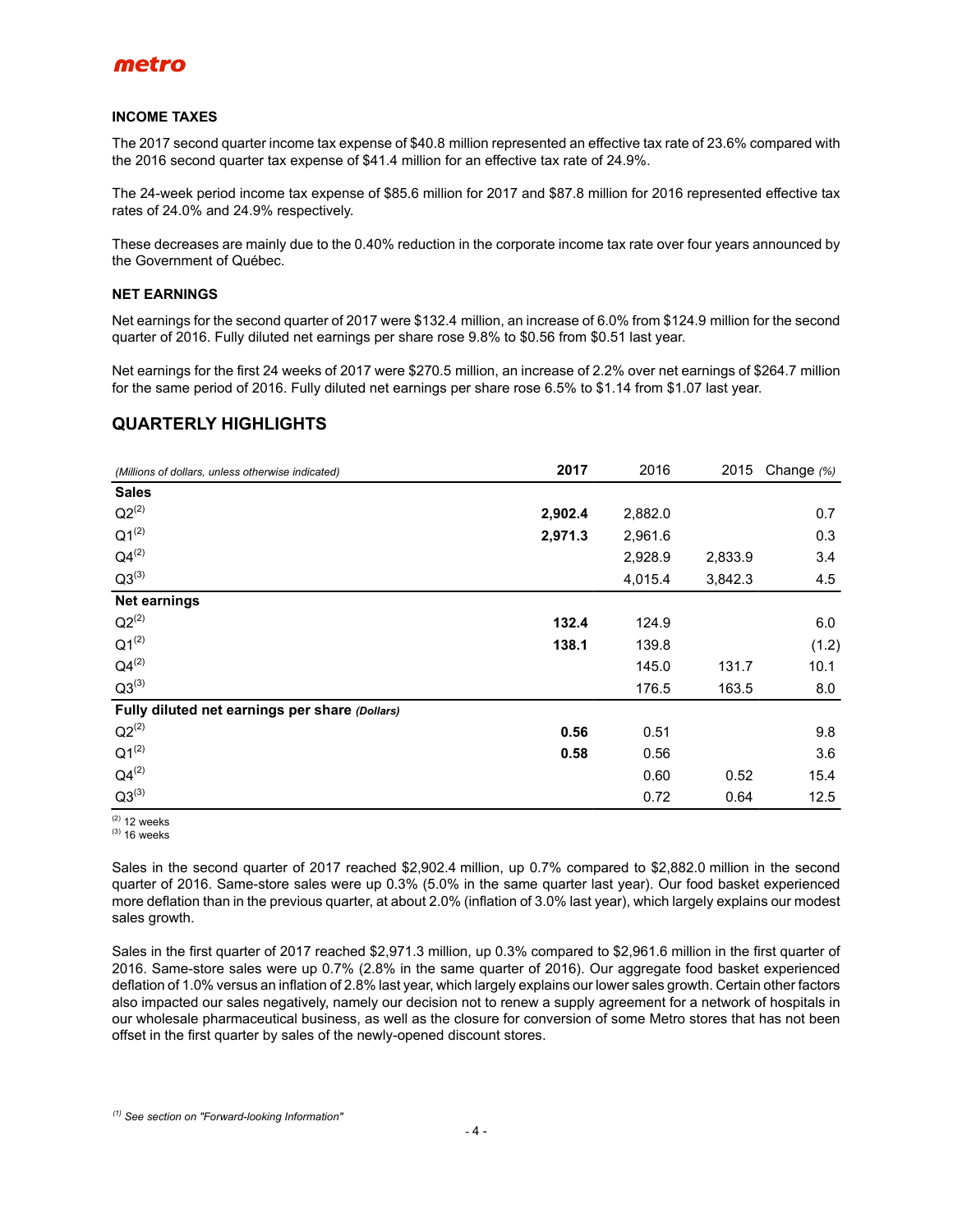Sales in the fourth quarter of 2016 reached \$2,928.9 million, up 3.4% compared to \$2,833.9 million in the fourth quarter of 2015. Same-store sales increased by 2.8% (3.4% in the same quarter of 2015), while our food basket inflation was 0.7%. Our effective merchandising strategies combined with solid store execution contributed to our sales growth.

Sales in the third quarter of 2016 reached \$4,015.4 million, up 4.5% compared to \$3,842.3 million in the third quarter of 2015. Same-store sales increased by 3.9% (4.3% in the same quarter of 2015). Our aggregate food basket inflation declined from the previous two quarters to a level of 1.5%. Our multi-store formats, our efficient merchandising strategies and our in-store execution all contributed to our growth.

Net earnings for the second quarter of 2017 were \$132.4 million, an increase of 6.0% from \$124.9 million for the second quarter of 2016. Fully diluted net earnings per share rose 9.8% to \$0.56 from \$0.51 last year.

Net earnings for the first quarter of 2017 were \$138.1 million, a decrease of 1.2% from \$139.8 million for the first quarter of 2016. Fully diluted net earnings per share rose 3.6% to \$0.58 from \$0.56 in 2016. The decrease in net earnings is due to a \$6.7 million decline in our share of an associate's earnings (Alimentation Couche-Tard).

Net earnings for the fourth quarter of 2016 were \$145,0 million, an increase of 10.1% over net earnings of \$131.7 million for the same quarter of 2015. Fully diluted net earnings per share rose 15.4% to \$0.60 from \$0.52 in 2015.

Net earnings for the third quarter of 2016 were \$176.5 million, an increase of 8.0% over net earnings of \$163.5 million for the same quarter of 2015. Fully diluted net earnings per share rose 12.5% to \$0.72 from \$0.64 in 2015.

### **CASH POSITION**

### **OPERATING ACTIVITIES**

Operating activities generated cash flows of \$189.3 million in the second quarter of 2017 compared to \$257.5 million for the same quarter of 2016. This difference is due mainly to the net change in non-cash working capital items.

Over the first 24 weeks of fiscal 2017, operating activities generated cash flows of \$244.8 million compared to \$250.7 million for the same period of 2016.

### **INVESTING ACTIVITIES**

Investing activities required outflows of \$59.9 million in the second quarter and \$140.8 million over the first 24 weeks of fiscal 2017 versus \$46.6 million and \$142.2 million for the corresponding periods of 2016. These differences are primarily due to fixed and intangible asset acquisitions that were \$13.6 million and \$33.6 million greater respectively than in the corresponding periods of 2016 and to \$33.1 million in business acquisitions over the first 24 weeks of 2016.

During the first 24 weeks of 2017, we and our retailers opened 4 new stores and carried out major expansions and renovations of 14 stores for a net increase of 84,300 square feet or 0.4% of our retail network.

### **FINANCING ACTIVITIES**

In the second quarter of 2017, we utilized \$81.4 million in funds compared to \$160.1 million for the corresponding quarter of 2016. This difference is attributable in part to net debt and bank loan increases of \$145.7 million and \$48.4 million in 2017 compared to 2016. In 2017, there was a \$550.6 million debt increase as well as a \$464.9 million debt repayment compared to a \$1.9 million increase and \$61.9 million repayment in the second quarter of 2016. The greater debt increase and repayment in 2017 are due to the issuance of unsecured notes. Also, redemption of shares was \$119.4 million greater in 2017 compared to 2016.

Over the first 24 weeks of 2017, we utilized \$76.9 million in funds compared to \$79.2 million for the corresponding period of 2016. This difference is attributable to a net debt increase of \$117.3 million offset by a \$105.4 million greater redemption of shares in 2017.

*<sup>(1)</sup> See section on "Forward-looking Information"*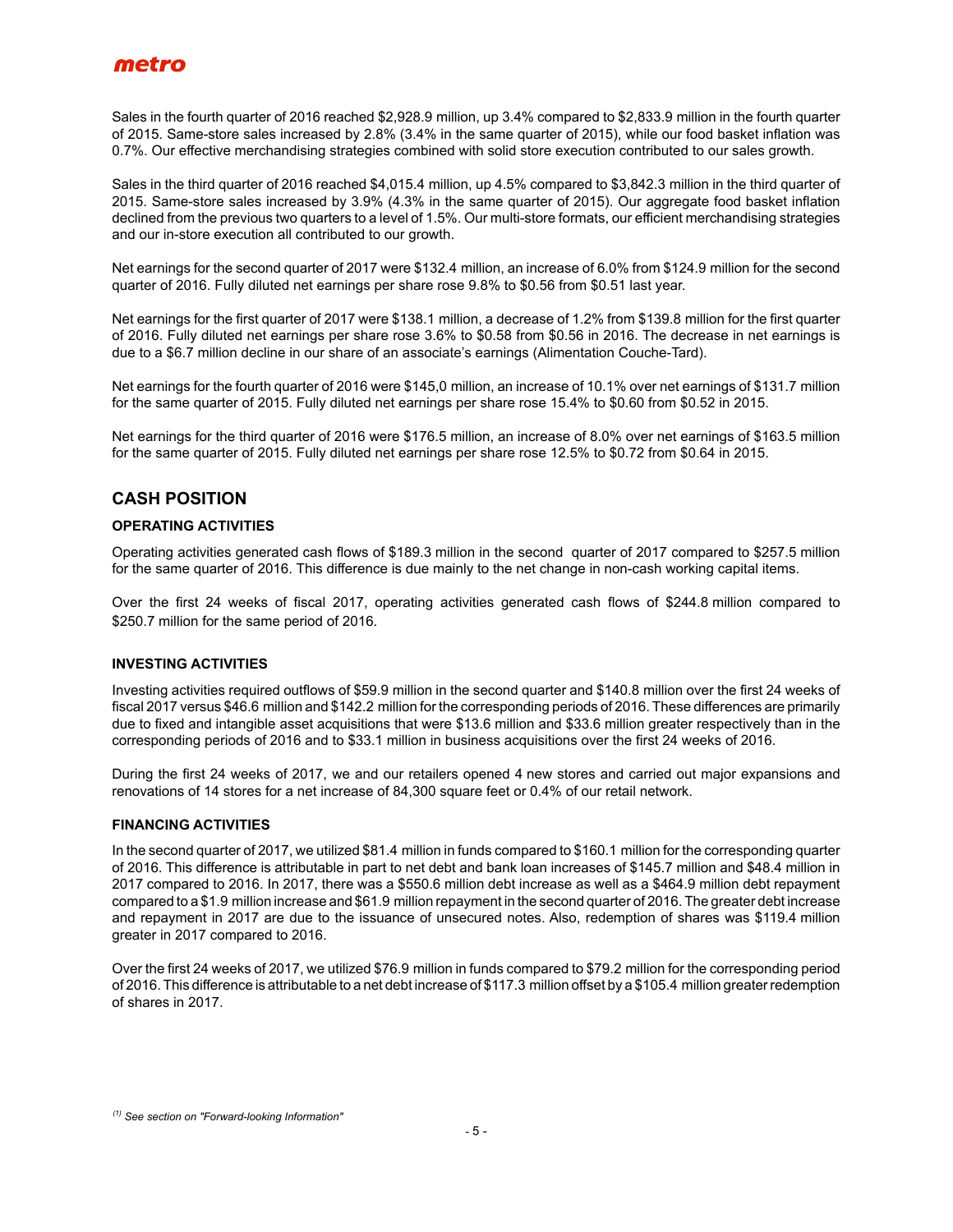### **FINANCIAL POSITION**

We do not anticipate<sup>(1)</sup> any liquidity risk and consider our financial position at the end of the second quarter of fiscal 2017 as very solid. We had an unused authorized revolving credit facility of \$541.8 million. Our non-current debt corresponded to 35.8% of the combined total of non-current debt and equity (non-current debt/total capital).

At the end of the second quarter of fiscal 2017, the main elements of our non-current debt were as follows:

|                                  | Interest Rate                                                | Maturity          | Balance<br>(Millions of dollars) |
|----------------------------------|--------------------------------------------------------------|-------------------|----------------------------------|
| <b>Revolving Credit Facility</b> | Rates fluctuate with changes in bankers'<br>acceptance rates | November 3, 2021  | 58.2                             |
| Series E Notes                   | Rates fluctuate with changes in bankers'<br>acceptance rates | February 27, 2020 | 400.0                            |
| Series C Notes                   | 3.20% fixed rate                                             | December 1, 2021  | 300.0                            |
| Series B Notes                   | 5.97% fixed rate                                             | October 15, 2035  | 400.0                            |
| Series D Notes                   | 5.03% fixed rate                                             | December 1, 2044  | 300.0                            |

Our main financial ratios were as follows:

|                                                                                                           | As at                 | As at                  |
|-----------------------------------------------------------------------------------------------------------|-----------------------|------------------------|
|                                                                                                           | <b>March 11, 2017</b> | September 24, 2016     |
| Financial structure                                                                                       |                       |                        |
| Non-current debt (Millions of dollars)                                                                    | 1,505.2               | 1,231.0                |
| Equity (Millions of dollars)                                                                              | 2,698.1               | 2,693.2                |
| Non-current debt/total capital (%)                                                                        | 35.8                  | 31.4                   |
|                                                                                                           |                       | 24 weeks / Fiscal Year |
|                                                                                                           | 2017                  | 2016                   |
| Results                                                                                                   |                       |                        |
| Operating income before depreciation and amortization and<br>associate's earnings/Financial costs (Times) | 14.2                  | 14.2                   |

### **CAPITAL STOCK, STOCK OPTIONS AND PERFORMANCE SHARE UNITS**

|                                                 | As at          | As at              |
|-------------------------------------------------|----------------|--------------------|
|                                                 | March 11, 2017 | September 24, 2016 |
| Number of Common Shares outstanding (Thousands) | 227,595        | 233,846            |
| Stock options:                                  |                |                    |
| Number outstanding (Thousands)                  | 3,477          | 3.483              |
| Exercise prices (Dollars)                       | 14.55 to 44.73 | 14.55 to 44.73     |
| Weighted average exercise price (Dollars)       | 26.31          | 23.67              |
| Performance share units:                        |                |                    |
| Number outstanding (Thousands)                  | 596            | 664                |

*(1) See section on "Forward-looking Information"*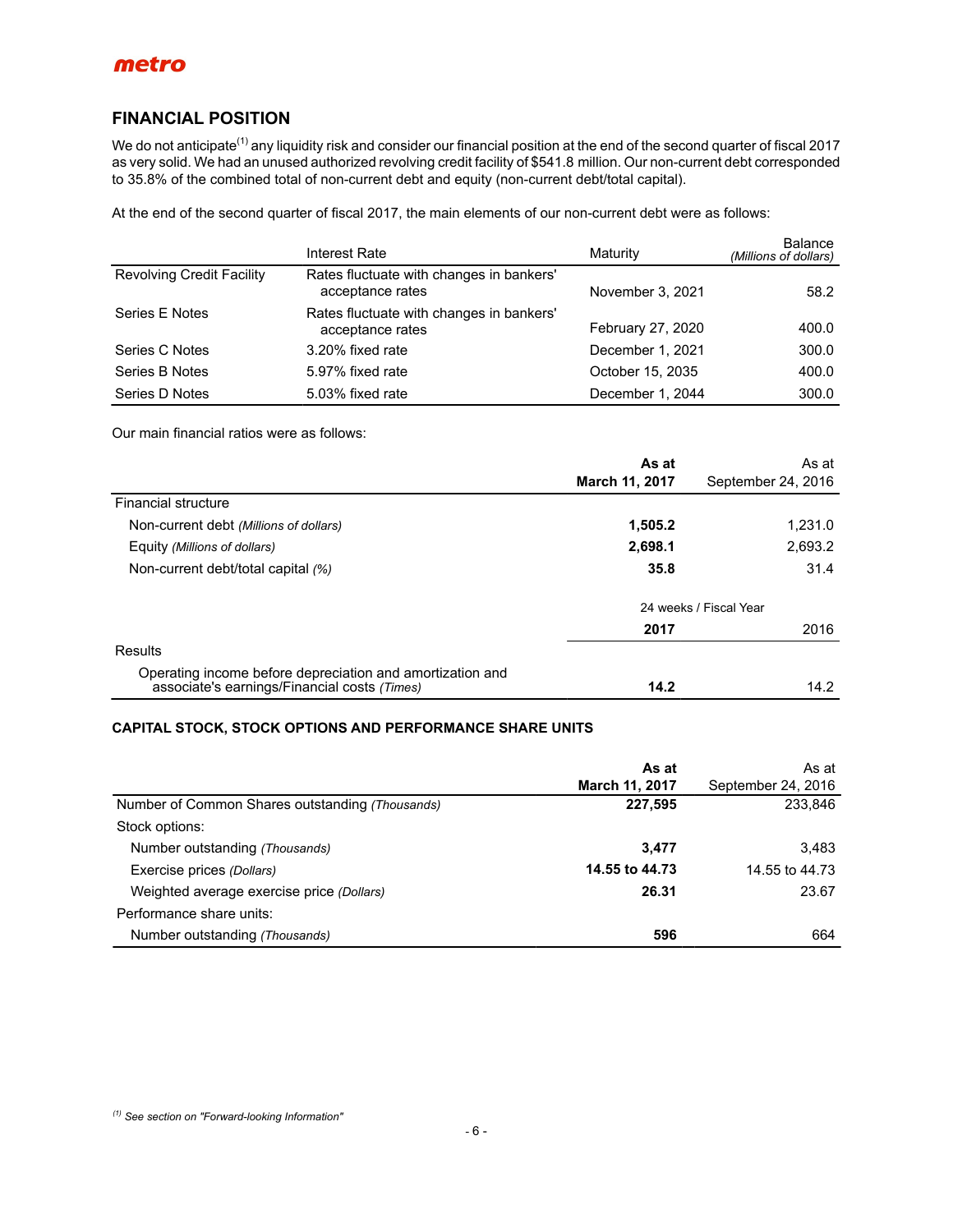

### **NORMAL COURSE ISSUER BID PROGRAM**

Under its normal course issuer bid program, the Corporation may repurchase up to 12,000,000 of its Common Shares between September 12, 2016 and September 11, 2017. Between September 12, 2016 and April 7, 2017, the Corporation has repurchased 7,244,122 Common Shares at an average price of \$40.66 for a total of \$294.6 million.

#### **BUYOUT OF NON-CONTROLLING INTERESTS**

In accordance with the shareholder agreement, the Corporation will acquire the minority interests in Adonis and Phoenicia shortly after this fiscal year. Consequently, the Corporation has reclassified the liability for these non-controlling interests as current liabilities.

#### **DIVIDENDS**

On April 24, 2017, the Corporation's Board of Directors declared a quarterly dividend of \$0.1625 per Common Share payable June 15, 2017, an increase of 16.1% over the dividend declared for the same quarter last year. On an annualized basis, this dividend represents approximately 25% of 2016 net earnings, in accordance with the payout target communicated to shareholders in January 2014.

#### **SHARE TRADING**

The value of METRO shares remained in the \$38.00 to \$43.99 range over the first 24 weeks of 2017. During this period, a total of 89.1 million shares traded on the Toronto Stock Exchange. The closing price on April 7, 2017 was \$41.14 compared with \$44.09 at the end of fiscal 2016.

### **FORWARD-LOOKING INFORMATION**

We have used, throughout this report, different statements that could, within the context of regulations issued by the Canadian Securities Administrators, be construed as being forward-looking information. In general, any statement contained herein that does not constitute a historical fact may be deemed a forward-looking statement. Expressions such as "continue", "should", "anticipate" and other similar expressions are generally indicative of forward-looking statements. The forward-looking statements contained herein are based upon certain assumptions regarding the Canadian food industry, the general economy, our annual budget, as well as our 2017 action plan.

These forward-looking statements do not provide any guarantees as to the future performance of the Corporation and are subject to potential risks, known and unknown, as well as uncertainties that could cause the outcome to differ significantly. The arrival of a new competitor is an example described under the "Risk Management" section of the 2016 Annual Report which could have an impact on these statements. We believe these statements to be reasonable and pertinent as at the date of publication of this report and represent our expectations. The Corporation does not intend to update any forward-looking statement contained herein, except as required by applicable law.

### **OUTLOOK**

We are pleased with our second quarter results that show sales, net earnings and tonnage growth against a background of food deflation and intense competition. This growth reflects our effective execution and strong expense control.We are confident that we will continue<sup>(1)</sup> on our growth path over the next quarters while food deflation should<sup>(1)</sup> ease.

Montréal, April 25, 2017

*<sup>(1)</sup> See section on "Forward-looking Information"*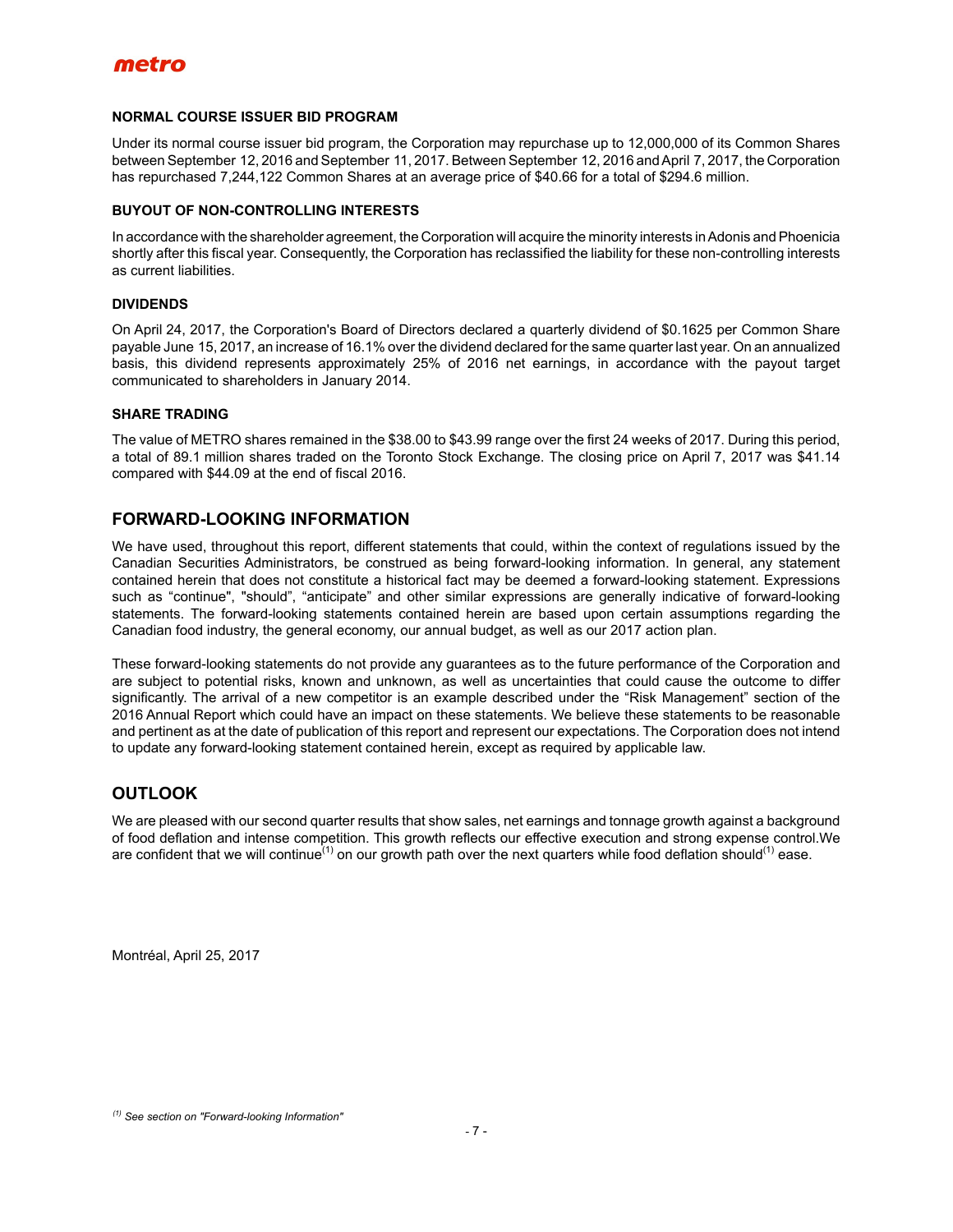

Interim Condensed Consolidated Financial Statements

# **METRO INC.**

March 11, 2017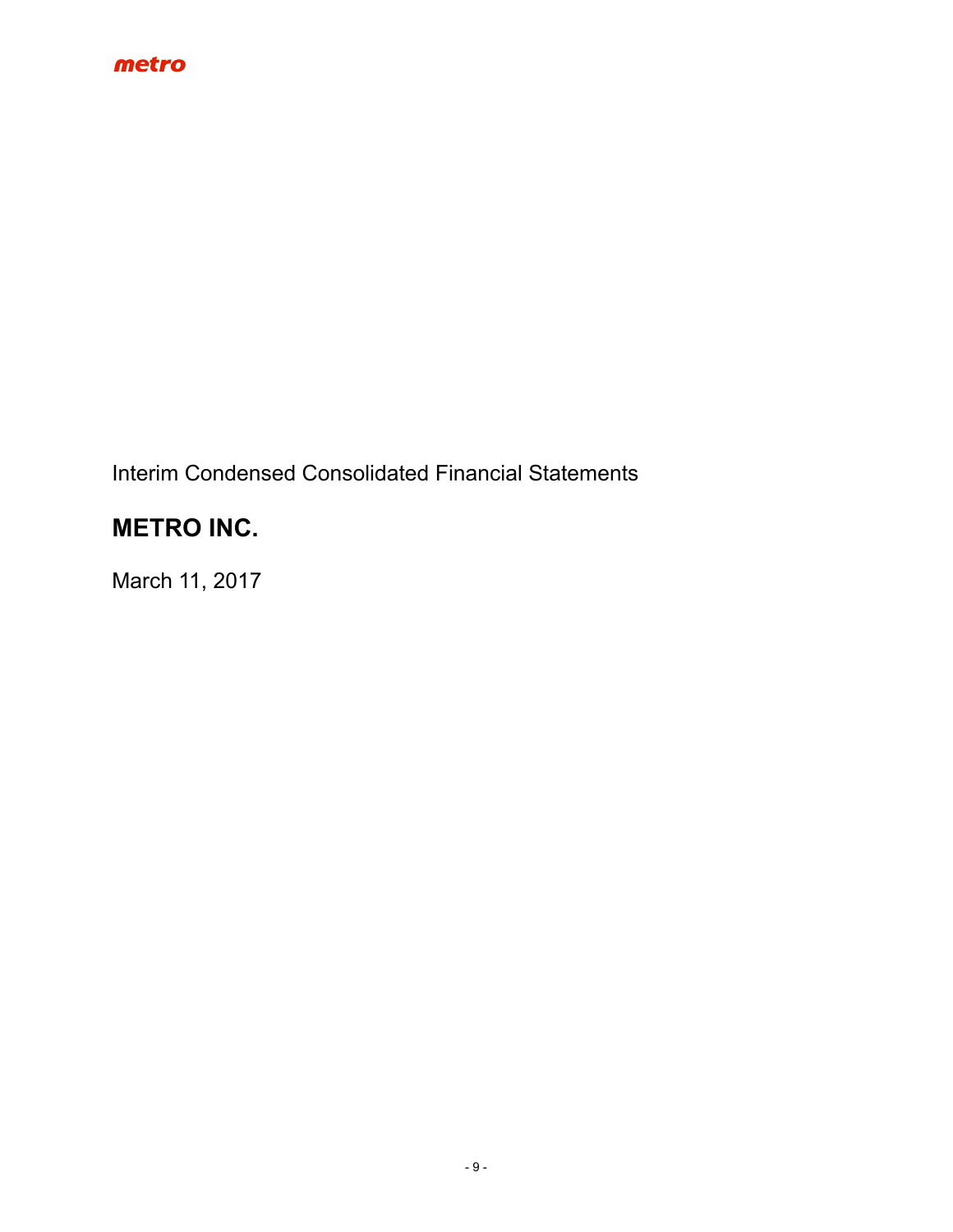# **Table of contents**

# Page

| Condensed consolidated statements of income manual content controller content content consumer content of the | 11 |
|---------------------------------------------------------------------------------------------------------------|----|
|                                                                                                               | 12 |
|                                                                                                               | 13 |
|                                                                                                               | 14 |
|                                                                                                               | 16 |
|                                                                                                               | 17 |
|                                                                                                               | 17 |
|                                                                                                               | 17 |
|                                                                                                               | 18 |
|                                                                                                               | 19 |
|                                                                                                               | 19 |
|                                                                                                               | 19 |
|                                                                                                               | 20 |
|                                                                                                               | 21 |
|                                                                                                               | 22 |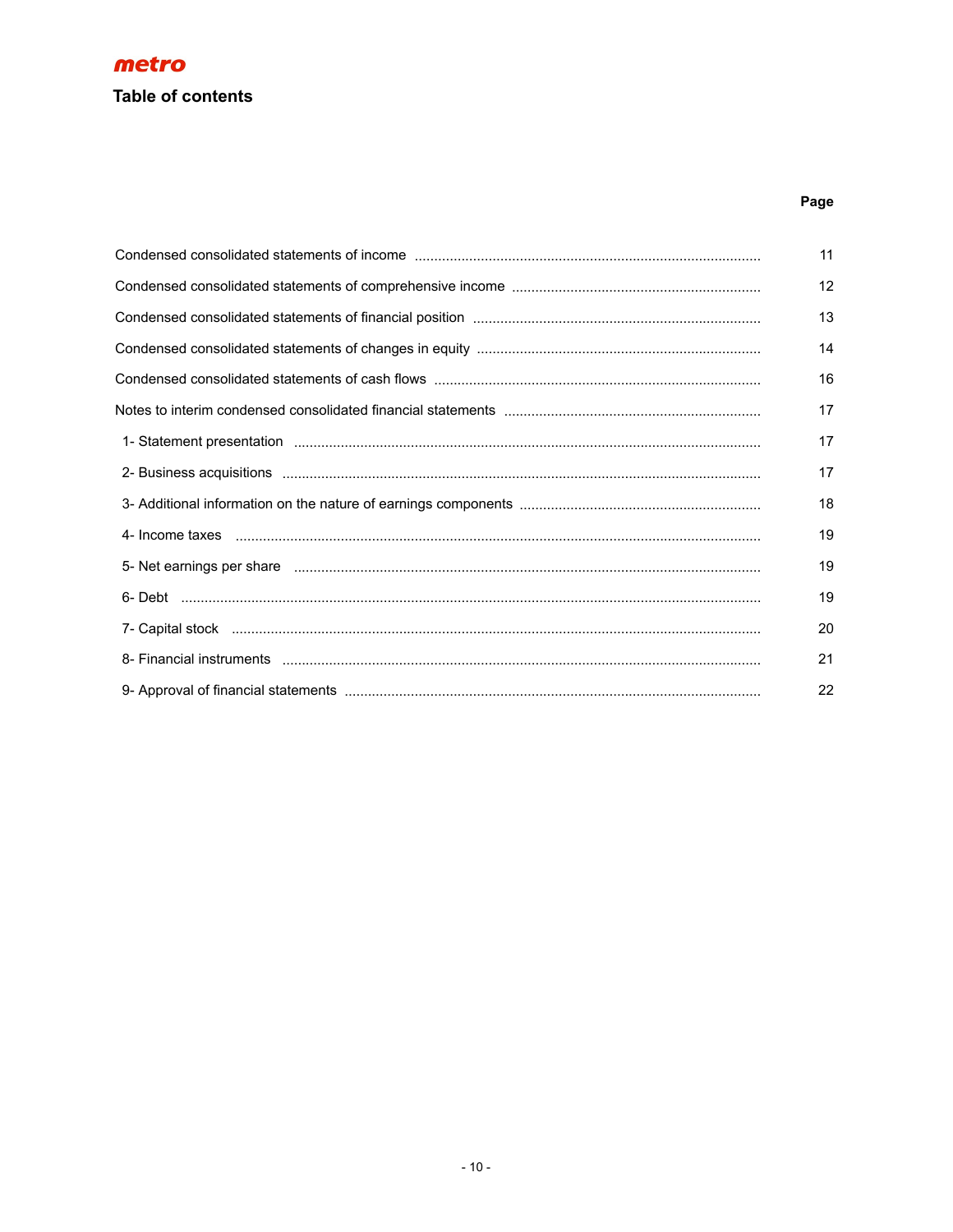### **Condensed consolidated statements of income**

**Periods ended March 11, 2017 and March 12, 2016**

*(Unaudited) (Millions of dollars, except for net earnings per share)*

|                                                                                   | 12 weeks           |           | 24 weeks           |           |
|-----------------------------------------------------------------------------------|--------------------|-----------|--------------------|-----------|
|                                                                                   | <b>Fiscal Year</b> |           | <b>Fiscal Year</b> |           |
|                                                                                   | 2017               | 2016      | 2017               | 2016      |
| <b>Sales</b>                                                                      | 2,902.4            | 2,882.0   | 5,873.7            | 5,843.6   |
| Cost of sales and operating expenses (note 3)                                     | (2,690.4)          | (2,680.0) | (5,444.9)          | (5,431.3) |
| Operating income before depreciation and<br>amortization and associate's earnings | 212.0              | 202.0     | 428.8              | 412.3     |
| Depreciation and amortization (note 3)                                            | (44.7)             | (42.2)    | (87.9)             | (82.5)    |
| Financial costs, net (note 3)                                                     | (15.5)             | (14.7)    | (30.1)             | (29.1)    |
| Share of an associate's earnings (note 3)                                         | 21.4               | 21.2      | 45.3               | 51.8      |
| Earnings before income taxes                                                      | 173.2              | 166.3     | 356.1              | 352.5     |
| Income taxes (note 4)                                                             | (40.8)             | (41.4)    | (85.6)             | (87.8)    |
| Net earnings                                                                      | 132.4              | 124.9     | 270.5              | 264.7     |
| Attributable to:                                                                  |                    |           |                    |           |
| Equity holders of the parent                                                      | 129.1              | 121.8     | 263.7              | 258.4     |
| Non-controlling interests                                                         | 3.3                | 3.1       | 6.8                | 6.3       |
|                                                                                   | 132.4              | 124.9     | 270.5              | 264.7     |
| <b>Net earnings per share (Dollars) (note 5)</b>                                  |                    |           |                    |           |
| <b>Basic</b>                                                                      | 0.56               | 0.51      | 1.14               | 1.08      |
| Fully diluted                                                                     | 0.56               | 0.51      | 1.14               | 1.07      |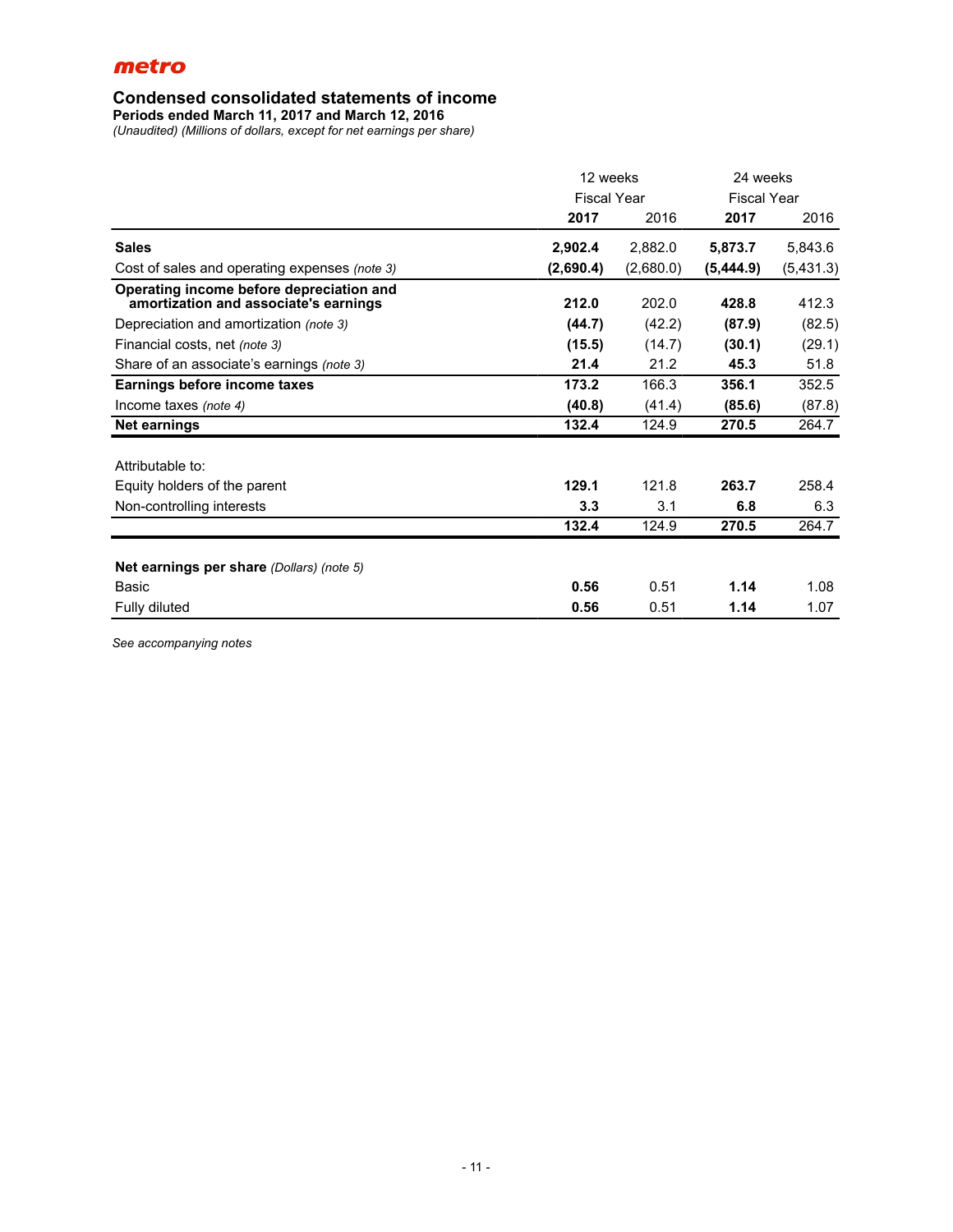### **Condensed consolidated statements of comprehensive income**

**Periods ended March 11, 2017 and March 12, 2016**

*(Unaudited) (Millions of dollars)*

|                                                       | 12 weeks           |        | 24 weeks           |        |  |
|-------------------------------------------------------|--------------------|--------|--------------------|--------|--|
|                                                       | <b>Fiscal Year</b> |        | <b>Fiscal Year</b> |        |  |
|                                                       | 2017               | 2016   | 2017               | 2016   |  |
| Net earnings                                          | 132.4              | 124.9  | 270.5              | 264.7  |  |
| Other comprehensive income                            |                    |        |                    |        |  |
| Items that will not be reclassified to net earnings   |                    |        |                    |        |  |
| Changes in defined benefit plans                      |                    |        |                    |        |  |
| Actuarial gains (losses)                              | 13.0               | (32.3) | 113.0              | (32.8) |  |
| Asset ceiling effect                                  | (0.2)              | 1.4    | (7.9)              | (1.3)  |  |
| Minimum funding requirement                           |                    |        | 0.7                | 1.3    |  |
| Share of an associate's other comprehensive income    | 1.5                | 0.5    | 1.1                | 0.1    |  |
| Corresponding income taxes                            | (3.6)              | 8.1    | (28.2)             | 8.7    |  |
|                                                       | 10.7               | (22.3) | 78.7               | (24.0) |  |
| Items that will be reclassified later to net earnings |                    |        |                    |        |  |
| Share of an associate's other comprehensive income    | (0.2)              | (0.3)  | 0.5                | (0.3)  |  |
| Corresponding income taxes                            |                    |        | (0.1)              |        |  |
|                                                       | (0.2)              | (0.3)  | 0.4                | (0.3)  |  |
|                                                       | 10.5               | (22.6) | 79.1               | (24.3) |  |
| Comprehensive income                                  | 142.9              | 102.3  | 349.6              | 240.4  |  |
| Attributable to:                                      |                    |        |                    |        |  |
| Equity holders of the parent                          | 139.6              | 99.2   | 342.8              | 234.1  |  |
| Non-controlling interests                             | 3.3                | 3.1    | 6.8                | 6.3    |  |
|                                                       | 142.9              | 102.3  | 349.6              | 240.4  |  |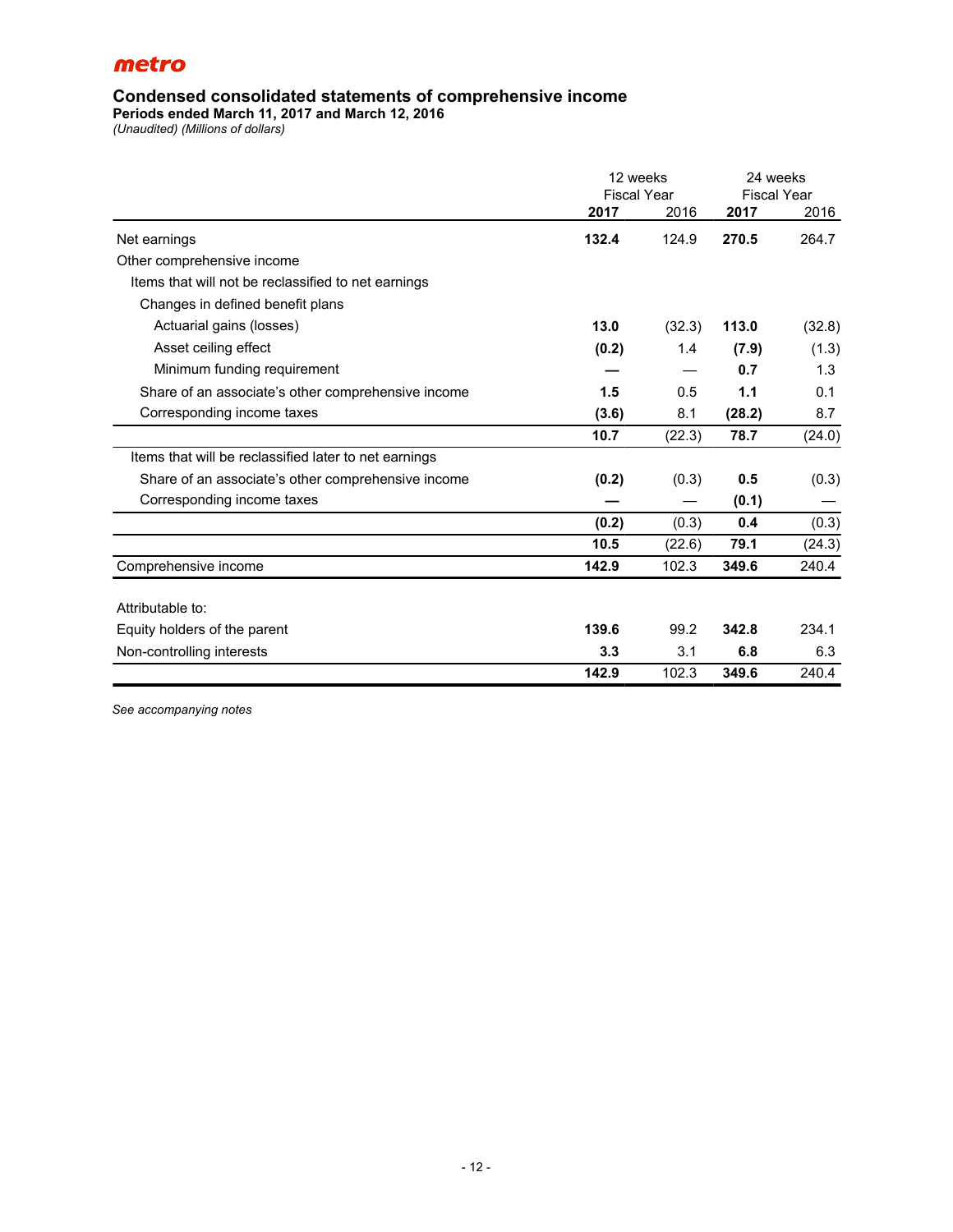### **Condensed consolidated statements of financial position**

*(Unaudited) (Millions of dollars)*

|                                              | As at          | As at              |
|----------------------------------------------|----------------|--------------------|
|                                              | March 11, 2017 | September 24, 2016 |
| <b>ASSETS</b>                                |                |                    |
| <b>Current assets</b>                        |                |                    |
| Cash and cash equivalents                    | 54.6           | 27.5               |
| Accounts receivable                          | 296.8          | 306.4              |
| Inventories                                  | 818.7          | 827.5              |
| Prepaid expenses                             | 30.2           | 19.7               |
| <b>Current taxes</b>                         | 10.3           | 11.9               |
|                                              | 1,210.6        | 1,193.0            |
| <b>Non-current assets</b>                    |                |                    |
| Investment in an associate                   | 437.5          | 396.5              |
| <b>Fixed assets</b>                          | 1,650.5        | 1,594.8            |
| Investment properties                        | 24.6           | 25.7               |
| Intangible assets                            | 389.6          | 391.7              |
| Goodwill                                     | 1,967.0        | 1,955.4            |
| Deferred taxes                               | 7.2            | 9.4                |
| Defined benefit assets                       | 41.5           | 7.5                |
| Other assets                                 | 32.5           | 32.1               |
|                                              | 5,761.0        | 5,606.1            |
| <b>LIABILITIES AND EQUITY</b>                |                |                    |
| <b>Current liabilities</b>                   |                |                    |
| Bank loans                                   | 0.4            | 1.4                |
| Accounts payable                             | 934.3          | 1.012.8            |
| <b>Current taxes</b>                         | 28.9           | 35.2               |
| Provisions                                   | 2.2            | 2.6                |
| Current portion of debt                      | 12.2           | 15.5               |
| Non-controlling interests (note 8)           | 220.8          |                    |
|                                              | 1,198.8        | 1,067.5            |
| <b>Non-current liabilities</b>               |                |                    |
| Debt (note 6)                                | 1,505.2        | 1,231.0            |
| Defined benefit liabilities                  | 89.2           | 160.7              |
| Provisions                                   | 2.4            | 2.8                |
| Deferred taxes                               | 226.4          | 193.9              |
| <b>Other liabilities</b>                     | 11.5           | 12.2               |
| Non-controlling interests (note 8)           | 29.4           | 244.8              |
|                                              | 3,062.9        | 2,912.9            |
| <b>Equity</b>                                |                |                    |
| Attributable to equity holders of the parent | 2,685.1        | 2,680.6            |
| Attributable to non-controlling interests    | 13.0           | 12.6               |
|                                              | 2,698.1        | 2,693.2            |
|                                              | 5,761.0        | 5,606.1            |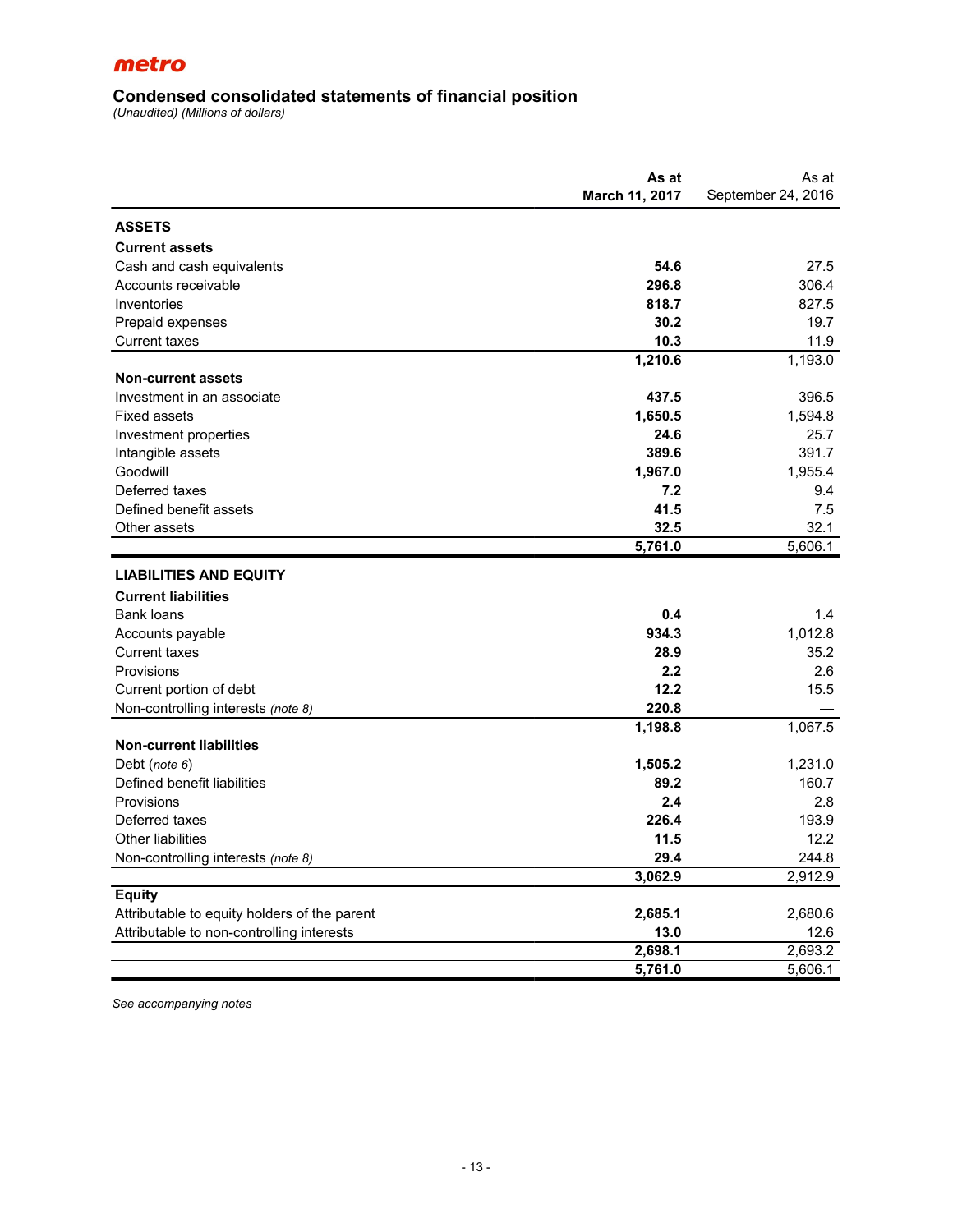### **Condensed consolidated statements of changes in equity**

**Periods ended March 11, 2017 and March 12, 2016**

*(Unaudited) (Millions of dollars)*

|                                                                             | Attributable to the equity holders of the parent |                                |                        |                      |                                                 |         |                                  |                 |
|-----------------------------------------------------------------------------|--------------------------------------------------|--------------------------------|------------------------|----------------------|-------------------------------------------------|---------|----------------------------------|-----------------|
|                                                                             | Capital<br>stock<br>(note 7)                     | Treasury<br>shares<br>(note 7) | Contributed<br>surplus | Retained<br>earnings | Accumulated<br>other<br>comprehensive<br>income | Total   | Non-<br>controlling<br>interests | Total<br>equity |
| Balance as at<br>September 24, 2016                                         | 571.0                                            | (20.5)                         | 19.3                   | 2,106.1              | 4.7                                             | 2,680.6 | 12.6                             | 2,693.2         |
| Net earnings                                                                |                                                  |                                |                        | 263.7                |                                                 | 263.7   | 6.8                              | 270.5           |
| Other comprehensive<br>income                                               |                                                  |                                |                        | 78.7                 | 0.4                                             | 79.1    |                                  | 79.1            |
| Comprehensive income                                                        |                                                  |                                |                        | 342.4                | 0.4                                             | 342.8   | 6.8                              | 349.6           |
| Stock options exercised                                                     | 7.0                                              |                                | (1.3)                  |                      |                                                 | 5.7     |                                  | 5.7             |
| Shares redeemed                                                             | (16.7)                                           |                                |                        |                      |                                                 | (16.7)  |                                  | (16.7)          |
| Share redemption premium                                                    |                                                  |                                |                        | (261.6)              |                                                 | (261.6) |                                  | (261.6)         |
| Share-based compensation<br>cost                                            |                                                  |                                | 4.0                    |                      |                                                 | 4.0     |                                  | 4.0             |
| Performance share units<br>settlement                                       |                                                  | 5.3                            | (5.2)                  | (0.1)                |                                                 |         |                                  |                 |
| <b>Dividends</b>                                                            |                                                  |                                |                        | (69.6)               |                                                 | (69.6)  | (1.2)                            | (70.8)          |
| Share of an associate's<br>equity                                           |                                                  |                                |                        | (0.1)                |                                                 | (0.1)   |                                  | (0.1)           |
| Change in fair value of non-<br>controlling interests liability<br>(note 8) |                                                  |                                |                        |                      |                                                 |         | (5.4)                            | (5.4)           |
| Sale of shares in joint<br>ventures                                         |                                                  |                                |                        |                      |                                                 |         | 0.2                              | 0.2             |
|                                                                             | (9.7)                                            | 5.3                            | (2.5)                  | (331.4)              |                                                 | (338.3) | (6.4)                            | (344.7)         |
| Balance as at<br>March 11, 2017                                             | 561.3                                            | (15.2)                         | 16.8                   | 2,117.1              | 5.1                                             | 2,685.1 | 13.0                             | 2,698.1         |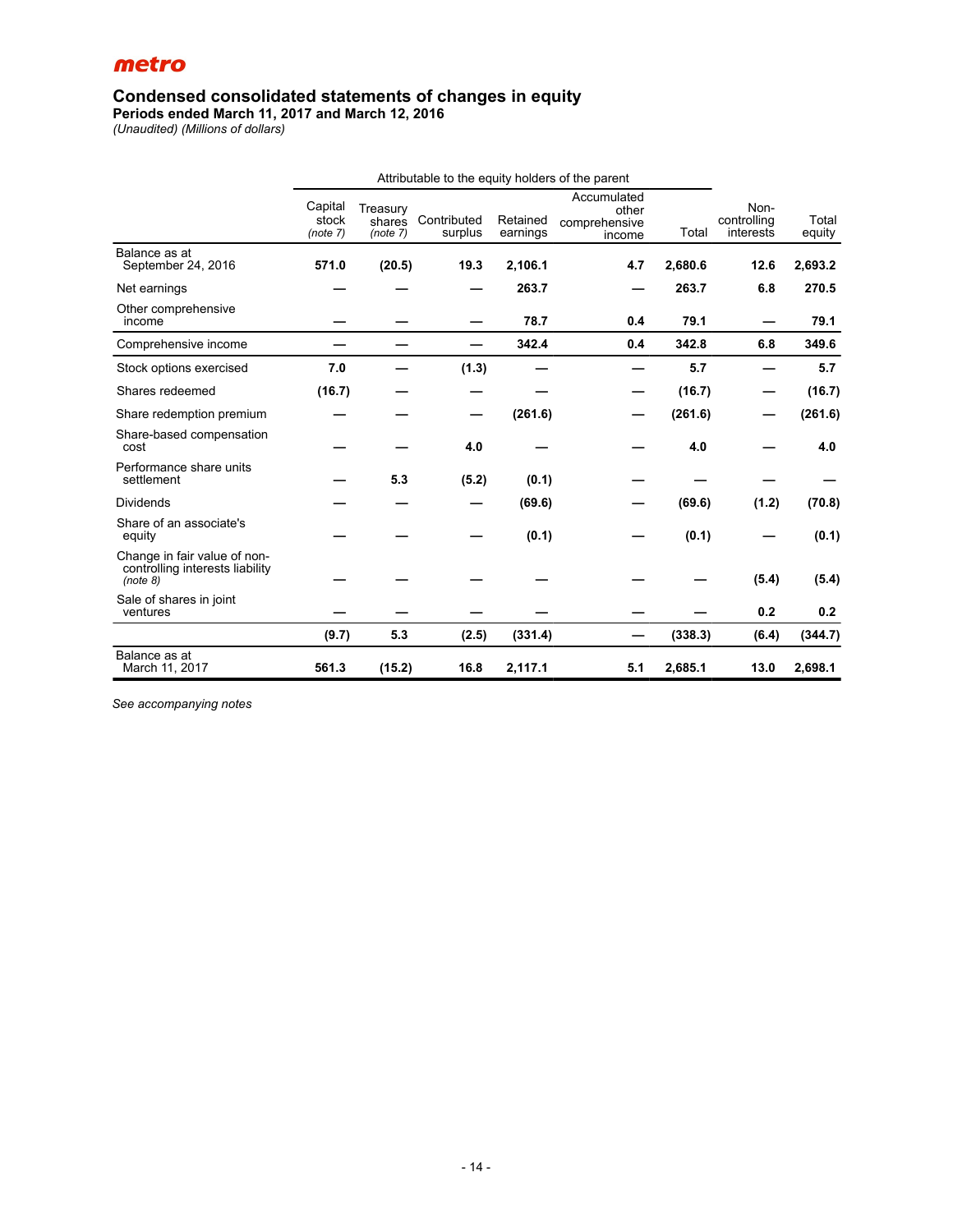### **Condensed consolidated statements of changes in equity**

**Periods ended March 11, 2017 and March 12, 2016**

*(Unaudited) (Millions of dollars)*

|                                                                 | Attributable to the equity holders of the parent |                          |                          |                      |                                                 |         |                                  |                 |
|-----------------------------------------------------------------|--------------------------------------------------|--------------------------|--------------------------|----------------------|-------------------------------------------------|---------|----------------------------------|-----------------|
|                                                                 | Capital<br>stock                                 | Treasury<br>shares       | Contributed<br>surplus   | Retained<br>earnings | Accumulated<br>other<br>comprehensive<br>income | Total   | Non-<br>controlling<br>interests | Total<br>equity |
| Balance as at<br>September 26, 2015                             | 579.0                                            | (18.5)                   | 18.0                     | 2,059.7              | 5.2                                             | 2,643.4 | 13.8                             | 2.657.2         |
| Net earnings                                                    |                                                  |                          |                          | 258.4                |                                                 | 258.4   | 6.3                              | 264.7           |
| Other comprehensive<br>income                                   |                                                  |                          |                          | (24.0)               | (0.3)                                           | (24.3)  |                                  | (24.3)          |
| Comprehensive income                                            | $\overline{\phantom{0}}$                         | $\overline{\phantom{0}}$ | $\overline{\phantom{0}}$ | 234.4                | (0.3)                                           | 234.1   | 6.3                              | 240.4           |
| Stock options exercised                                         | 8.8                                              |                          | (1.5)                    |                      |                                                 | 7.3     | $\overline{\phantom{0}}$         | 7.3             |
| Shares redeemed                                                 | (11.3)                                           |                          |                          |                      |                                                 | (11.3)  | —                                | (11.3)          |
| Share redemption premium                                        |                                                  |                          | —                        | (161.6)              |                                                 | (161.6) |                                  | (161.6)         |
| Acquisition of treasury<br>shares                               |                                                  | (7.1)                    |                          |                      |                                                 | (7.1)   |                                  | (7.1)           |
| Share-based compensation<br>cost                                |                                                  |                          | 3.9                      |                      |                                                 | 3.9     |                                  | 3.9             |
| Performance share units<br>settlement                           |                                                  | 5.1                      | (5.2)                    | (0.1)                |                                                 | (0.2)   |                                  | (0.2)           |
| Dividends                                                       |                                                  |                          |                          | (61.2)               |                                                 | (61.2)  | (0.9)                            | (62.1)          |
| Share of an associate's<br>equity                               |                                                  |                          | 0.1                      | 0.6                  |                                                 | 0.7     |                                  | 0.7             |
| Change in fair value of non-<br>controlling interests liability |                                                  |                          |                          |                      |                                                 |         | (5.4)                            | (5.4)           |
| Sale of shares in joint<br>ventures                             |                                                  |                          |                          |                      |                                                 |         | 0.3                              | 0.3             |
| Repurchase of shares in<br>joint ventures                       |                                                  |                          |                          | 0.8                  |                                                 | 0.8     | (1.1)                            | (0.3)           |
|                                                                 | (2.5)                                            | (2.0)                    | (2.7)                    | (221.5)              | $\qquad \qquad$                                 | (228.7) | (7.1)                            | (235.8)         |
| Balance as at<br>March 12, 2016                                 | 576.5                                            | (20.5)                   | 15.3                     | 2,072.6              | 4.9                                             | 2,648.8 | 13.0                             | 2,661.8         |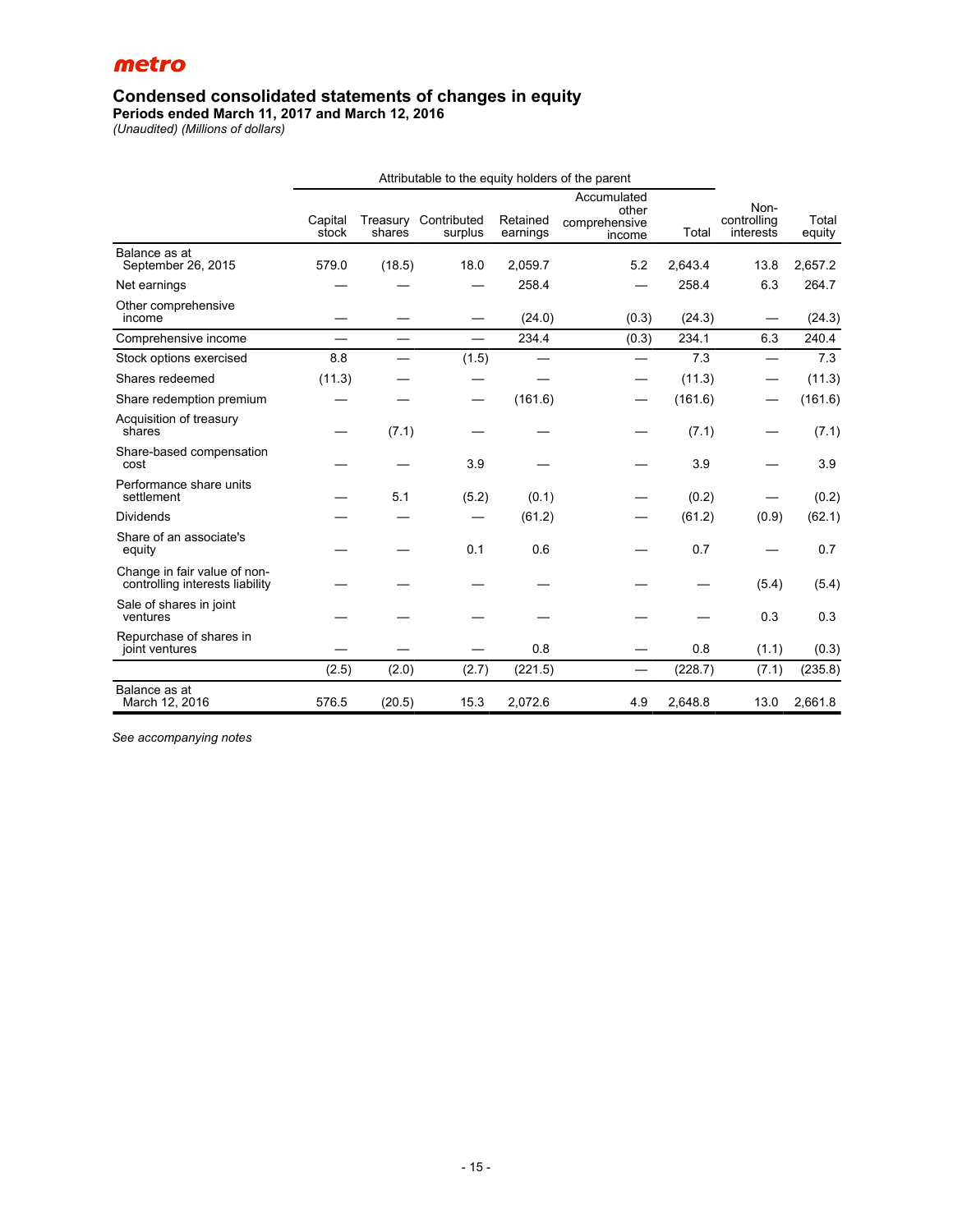# **Condensed consolidated statements of cash flows**

**Periods ended March 11, 2017 and March 12, 2016**

*(Unaudited) (Millions of dollars)*

|                                                                                                    | 12 weeks           |                 | 24 weeks           |         |  |
|----------------------------------------------------------------------------------------------------|--------------------|-----------------|--------------------|---------|--|
|                                                                                                    | <b>Fiscal Year</b> |                 | <b>Fiscal Year</b> |         |  |
|                                                                                                    | 2017               | 2016            | 2017               | 2016    |  |
| <b>Operating activities</b>                                                                        |                    |                 |                    |         |  |
| Earnings before income taxes                                                                       | 173.2              | 166.3           | 356.1              | 352.5   |  |
| Non-cash items                                                                                     |                    |                 |                    |         |  |
| Share of an associate's earnings                                                                   | (21.4)             | (21.2)          | (45.3)             | (51.8)  |  |
| Depreciation and amortization                                                                      | 44.7               | 42.2            | 87.9               | 82.5    |  |
| Loss (gain) on disposal and write-offs of fixed and intangible<br>assets and investment properties | (0.1)              | 0.2             | 0.4                | 0.4     |  |
| Impairment losses on fixed and intangible assets                                                   | 0.4                |                 | 0.4                |         |  |
| Impairment loss reversals on fixed and intangible assets                                           | (0.8)              | $\qquad \qquad$ | (3.7)              |         |  |
| Share-based compensation cost                                                                      | 2.1                | 2.0             | 4.0                | 3.9     |  |
| Difference between amounts paid for employee benefits and current<br>period cost                   | 0.1                | (3.1)           | (1.7)              | (7.8)   |  |
| Financial costs, net                                                                               | 15.5               | 14.7            | 30.1               | 29.1    |  |
|                                                                                                    | 213.7              | 201.1           | 428.2              | 408.8   |  |
| Net change in non-cash working capital items                                                       | 15.9               | 85.5            | (69.1)             | (53.8)  |  |
| Interest paid                                                                                      | (3.5)              | (2.8)           | (30.4)             | (30.0)  |  |
| Income taxes paid                                                                                  | (36.8)             | (26.3)          | (83.9)             | (74.3)  |  |
|                                                                                                    | 189.3              | 257.5           | 244.8              | 250.7   |  |
| <b>Investing activities</b>                                                                        |                    |                 |                    |         |  |
| Business acquisitions (note 2)                                                                     |                    |                 |                    | (33.1)  |  |
| Sale of shares in joint ventures                                                                   |                    |                 | 0.1                |         |  |
| Net change in other assets                                                                         | (0.1)              | 0.3             | (0.4)              | (0.9)   |  |
| Dividends from an associate                                                                        | 2.9                | 2.2             | 5.8                | 4.4     |  |
| Additions to fixed assets                                                                          | (58.5)             | (42.6)          | (125.9)            | (97.8)  |  |
| Disposal of fixed assets and investment properties                                                 |                    |                 |                    | 0.1     |  |
| Additions to intangible assets                                                                     | (4.2)              | (6.5)           | (20.4)             | (14.9)  |  |
|                                                                                                    | (59.9)             | (46.6)          | (140.8)            | (142.2) |  |
| <b>Financing activities</b>                                                                        |                    |                 |                    |         |  |
| Net change in bank loans                                                                           | (0.6)              | (49.0)          | (1.0)              | 0.1     |  |
| Shares issued (note 7)                                                                             | 4.9                | 1.3             | 5.7                | 7.3     |  |
| Shares redeemed (note 7)                                                                           | (135.4)            | (16.0)          | (278.3)            | (172.9) |  |
| Acquisition of treasury shares (note 7)                                                            |                    | (7.1)           |                    | (7.1)   |  |
| Performance share units cash settlement                                                            |                    | (0.2)           |                    | (0.2)   |  |
| Increase in debt                                                                                   | 550.6              | 1.9             | 736.5              | 214.8   |  |
| Repayment of debt                                                                                  | (464.9)            | (61.9)          | (469.5)            | (65.1)  |  |
| Net change in other liabilities                                                                    | 1.1                | 4.2             | (0.7)              | 5.1     |  |
| <b>Dividends</b>                                                                                   | (37.1)             | (33.3)          | (69.6)             | (61.2)  |  |
|                                                                                                    | (81.4)             | (160.1)         | (76.9)             | (79.2)  |  |
| Net change in cash and cash equivalents                                                            | 48.0               | 50.8            | 27.1               | 29.3    |  |
| Cash and cash equivalents - beginning of period                                                    | 6.6                |                 | 27.5               | 21.5    |  |
| Cash and cash equivalents - end of period                                                          | 54.6               | 50.8            | 54.6               | 50.8    |  |
|                                                                                                    |                    |                 |                    |         |  |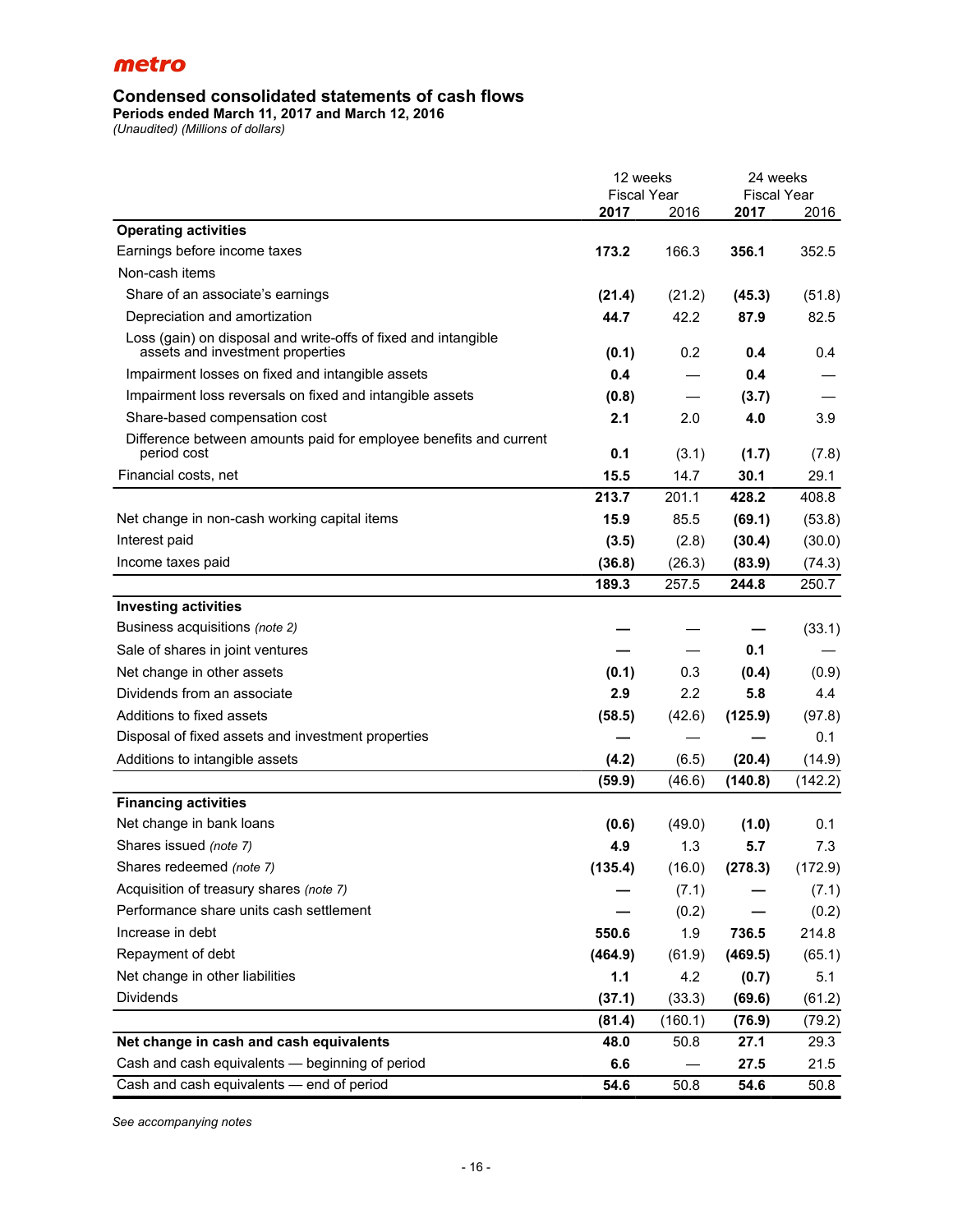**Notes to interim condensed consolidated financial statements Periods ended March 11, 2017 and March 12, 2016** *(Unaudited) (Millions of dollars, unless otherwise indicated)*

### **1. STATEMENT PRESENTATION**

METRO INC. (the Corporation) is a company incorporated under the laws of Québec. The Corporation is one of Canada's leading food retailers and distributors and operates a network of supermarkets, discount stores and drugstores. Its head office is located at 11011 Maurice-Duplessis Blvd., Montréal, Québec, Canada, H1C 1V6. Its various components constitute a single operating segment.

The unaudited interim condensed consolidated financial statements for the 12 and 24-week periods ended March 11, 2017 have been prepared by management in accordance with IAS 34 "Interim Financial Reporting" and using the same accounting policies as those used in preparing the audited annual consolidated financial statements for the year ended September 24, 2016. They should be read in conjunction with the audited annual consolidated financial statements and accompanying notes which were presented in the Corporation's 2016 Annual Report.

# **2. BUSINESS ACQUISITIONS**

In the first quarter of 2016, the Corporation acquired the assets of three affiliated stores in Québec which it already supplied, and of a food store from a competitor in Ontario. The total purchase price was \$35.3, with a remaining balance of \$0.2 to be paid as at March 11, 2017. The acquisition of these stores was accounted for using the purchase method. The stores' results have been consolidated as of their respective acquisition dates.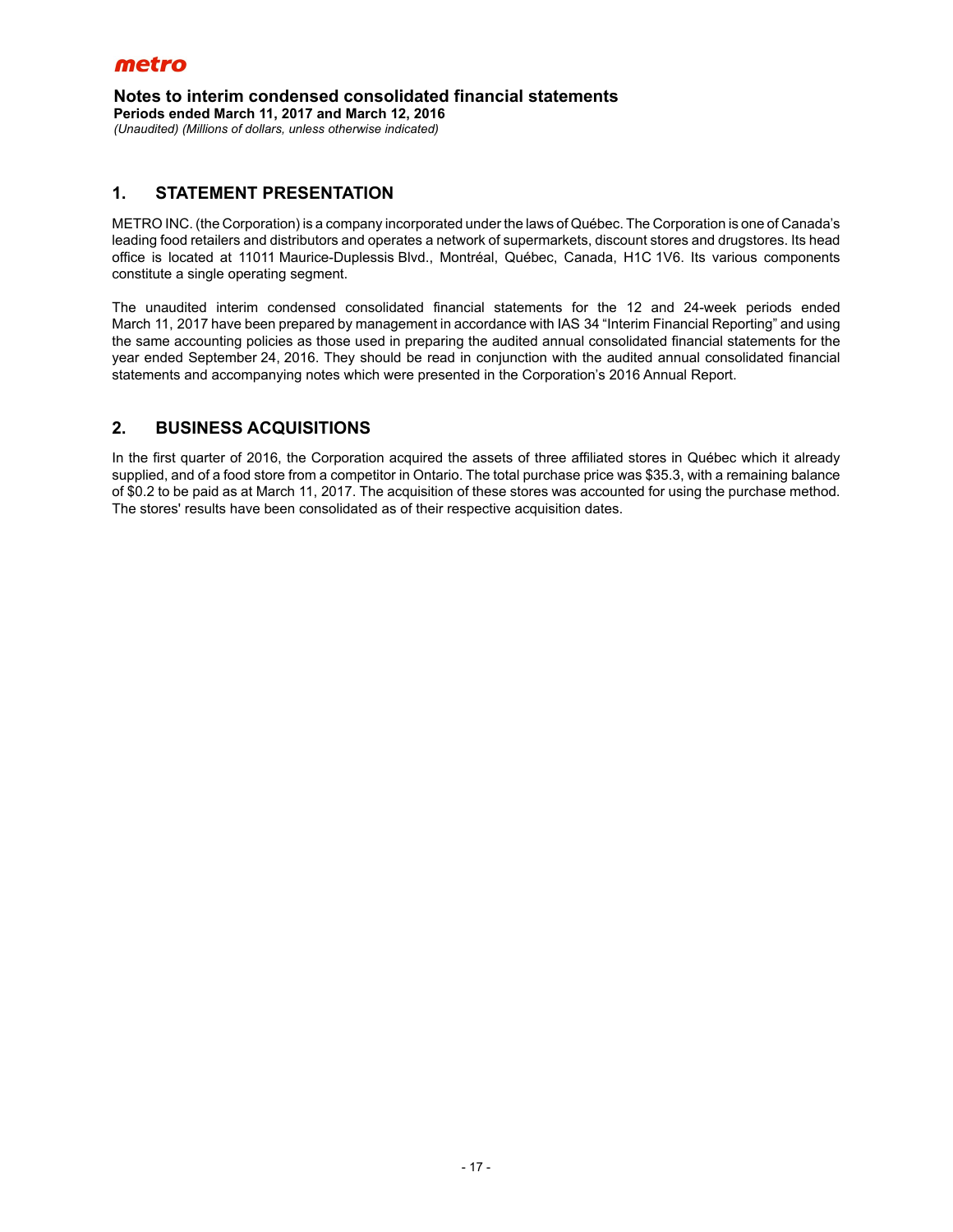**Notes to interim condensed consolidated financial statements**

**Periods ended March 11, 2017 and March 12, 2016**

*(Unaudited) (Millions of dollars, unless otherwise indicated)*

# **3. ADDITIONAL INFORMATION ON THE NATURE OF EARNINGS COMPONENTS**

|                                                                                   | 12 weeks           |           | 24 weeks           |           |  |
|-----------------------------------------------------------------------------------|--------------------|-----------|--------------------|-----------|--|
|                                                                                   | <b>Fiscal Year</b> |           | <b>Fiscal Year</b> |           |  |
|                                                                                   | 2017               | 2016      | 2017               | 2016      |  |
| <b>Sales</b>                                                                      | 2,902.4            | 2,882.0   | 5,873.7            | 5,843.6   |  |
| Cost of sales and operating expenses                                              |                    |           |                    |           |  |
| Cost of sales                                                                     | (2,318.7)          | (2,308.5) | (4,705.7)          | (4,694.1) |  |
| Wages and fringe benefits                                                         | (162.6)            | (164.2)   | (321.6)            | (324.7)   |  |
| Employee benefits expense                                                         | (18.8)             | (17.4)    | (37.4)             | (35.4)    |  |
| Rents and occupancy charges                                                       | (99.7)             | (98.9)    | (198.2)            | (192.5)   |  |
| Others                                                                            | (90.6)             | (91.0)    | (182.0)            | (184.6)   |  |
|                                                                                   | (2,690.4)          | (2,680.0) | (5,444.9)          | (5,431.3) |  |
| Operating income before depreciation and<br>amortization and associate's earnings | 212.0              | 202.0     | 428.8              | 412.3     |  |
| <b>Depreciation and amortization</b>                                              |                    |           |                    |           |  |
| Fixed assets                                                                      | (37.7)             | (36.1)    | (74.0)             | (70.2)    |  |
| Intangible assets                                                                 | (7.0)              | (6.1)     | (13.9)             | (12.3)    |  |
|                                                                                   | (44.7)             | (42.2)    | (87.9)             | (82.5)    |  |
| Financing costs, net                                                              |                    |           |                    |           |  |
| <b>Current interest</b>                                                           | (1.3)              | (1.1)     | (2.7)              | (2.6)     |  |
| Non-current interest                                                              | (13.4)             | (13.0)    | (25.8)             | (25.3)    |  |
| Interest on defined benefit obligations net of plan assets                        | (0.9)              | (1.0)     | (2.0)              | (1.7)     |  |
| Amortization of deferred financing costs                                          | (0.2)              | (0.2)     | (0.4)              | (0.5)     |  |
| Interest income                                                                   | 0.4                | 0.7       | 1.0                | 1.2       |  |
| Passage of time                                                                   | (0.1)              | (0.1)     | (0.2)              | (0.2)     |  |
|                                                                                   | (15.5)             | (14.7)    | (30.1)             | (29.1)    |  |
| Share of an associate's earnings                                                  | 21.4               | 21.2      | 45.3               | 51.8      |  |
| Earnings before income taxes                                                      | 173.2              | 166.3     | 356.1              | 352.5     |  |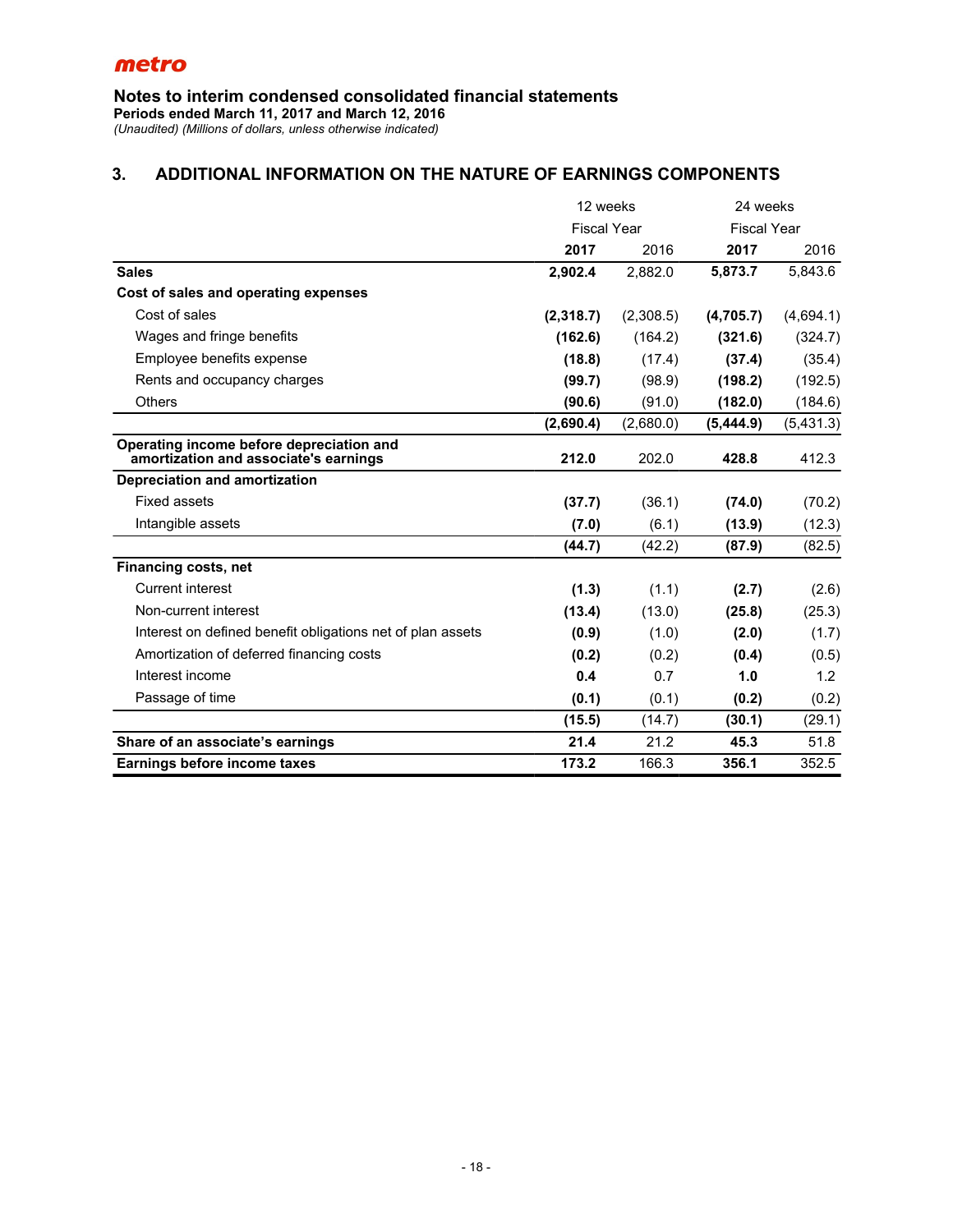### **Notes to interim condensed consolidated financial statements**

**Periods ended March 11, 2017 and March 12, 2016**

*(Unaudited) (Millions of dollars, unless otherwise indicated)*

# **4. INCOME TAXES**

The effective income tax rates were as follows:

|                                    | 12 weeks<br><b>Fiscal Year</b> |       | 24 weeks<br><b>Fiscal Year</b> |       |
|------------------------------------|--------------------------------|-------|--------------------------------|-------|
|                                    |                                |       |                                |       |
| Combined statutory income tax rate | 26.8                           | 26.8  | 26.8                           | 26.8  |
| Changes                            |                                |       |                                |       |
| Share of an associate's earnings   | (1.9)                          | (1.9) | (1.9)                          | (2.1) |
| <b>Others</b>                      | (1.3)                          |       | (0.9)                          | 0.2   |
|                                    | 23.6                           | 24.9  | 24.0                           | 24.9  |

# **5. NET EARNINGS PER SHARE**

Basic net earnings per share and fully diluted net earnings per share were calculated using the following number of shares:

|                                                               | 12 weeks<br><b>Fiscal Year</b> |       | 24 weeks |                    |
|---------------------------------------------------------------|--------------------------------|-------|----------|--------------------|
|                                                               |                                |       |          | <b>Fiscal Year</b> |
| (Millions)                                                    | 2017                           | 2016  | 2017     | 2016               |
| Weighted average number of shares outstanding - Basic         | 228.9                          | 237.6 | 230.4    | 238.6              |
| Dilutive effect under:                                        |                                |       |          |                    |
| Stock option plan                                             | 1.3                            | 1.5   | 1.3      | 1.6                |
| Performance share unit plan                                   | 0.5                            | 0.6   | 0.6      | 0.7                |
| Weighted average number of shares outstanding - Fully diluted | 230.7                          | 239.7 | 232.3    | 240.9              |

# **6. DEBT**

On February 27, 2017, the Corporation issued a private placement of \$400.0 aggregate principal amount of Series E unsecured senior notes, bearing interest at a floating rate equal to the 3-month bankers' acceptance rate plus 57 basis points (0.57%) set quarterly and maturing February 27, 2020. The Corporation decided to allocate the proceeds of this issue to repay \$450.0 million of its revolving credit facility which had a weighted average interest rate of 1.90%.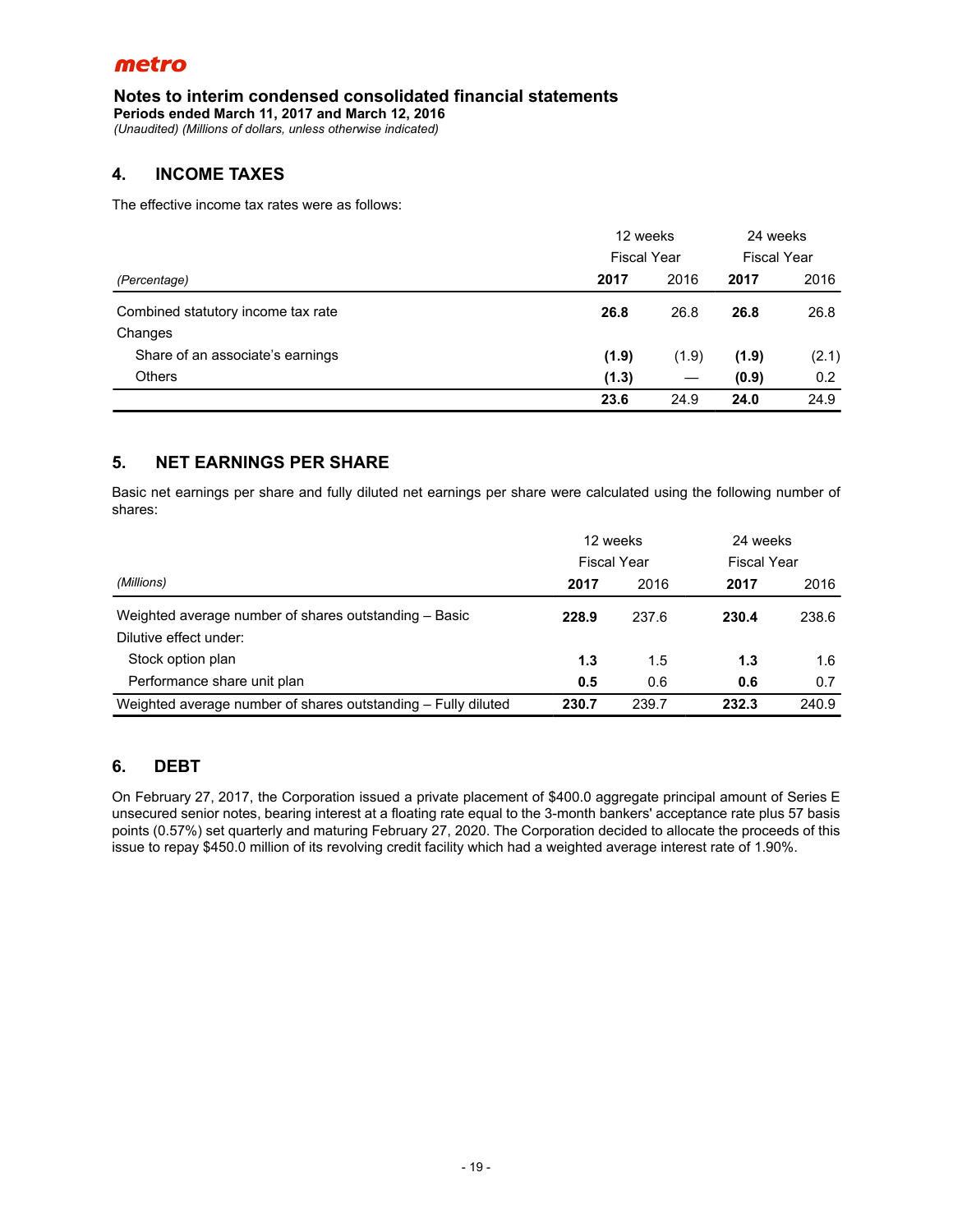**Notes to interim condensed consolidated financial statements**

**Periods ended March 11, 2017 and March 12, 2016**

*(Unaudited) (Millions of dollars, unless otherwise indicated)*

# **7. CAPITAL STOCK**

### **COMMON SHARES ISSUED**

The Common Shares issued were summarized as follows:

|                                                        | Number      |        |
|--------------------------------------------------------|-------------|--------|
|                                                        | (Thousands) |        |
| Balance as at September 26, 2015                       | 242.285     | 579.0  |
| Shares redeemed for cash, excluding premium of \$310.9 | (8, 477)    | (20.4) |
| Stock options exercised                                | 703         | 12.4   |
| Balance as at September 24, 2016                       | 234,511     | 571.0  |
| Shares redeemed for cash, excluding premium of \$261.6 | (6, 865)    | (16.7) |
| Stock options exercised                                | 366         | 7.0    |
| Balance as at March 11, 2017                           | 228.012     | 561.3  |

### **TREASURY SHARES**

The treasury shares were summarized as follows:

|                                  | Number      |        |
|----------------------------------|-------------|--------|
|                                  | (Thousands) |        |
| Balance as at September 26, 2015 | 743         | (18.5) |
| Acquisition                      | 165         | (7.1)  |
| Release                          | (243)       | 5.1    |
| Balance as at September 24, 2016 | 665         | (20.5) |
| Release                          | (248)       | 5.3    |
| Balance as at March 11, 2017     | 417         | (15.2) |

The treasury shares are held in trust for the performance share unit plan (PSU). They are released into circulation when the PSUs settle.

Excluding the treasury shares from the Common Shares issued, the Corporation had 227,595,000 outstanding Common Shares issued as at March 11, 2017 (233,846,000 as at September 24, 2016).

### **STOCK OPTION PLAN**

The outstanding options were summarized as follows:

|                                  |             | Weighted<br>average |
|----------------------------------|-------------|---------------------|
|                                  | Number      | exercise price      |
|                                  | (Thousands) | (Dollars)           |
| Balance as at September 26, 2015 | 3,838       | 20.34               |
| Granted                          | 392         | 40.40               |
| Exercised                        | (703)       | 14.59               |
| Cancelled                        | (44)        | 27.35               |
| Balance as at September 24, 2016 | 3,483       | 23.67               |
| Granted                          | 394         | 40.23               |
| Exercised                        | (366)       | 15.64               |
| Cancelled                        | (34)        | 31.51               |
| Balance as at March 11, 2017     | 3,477       | 26.31               |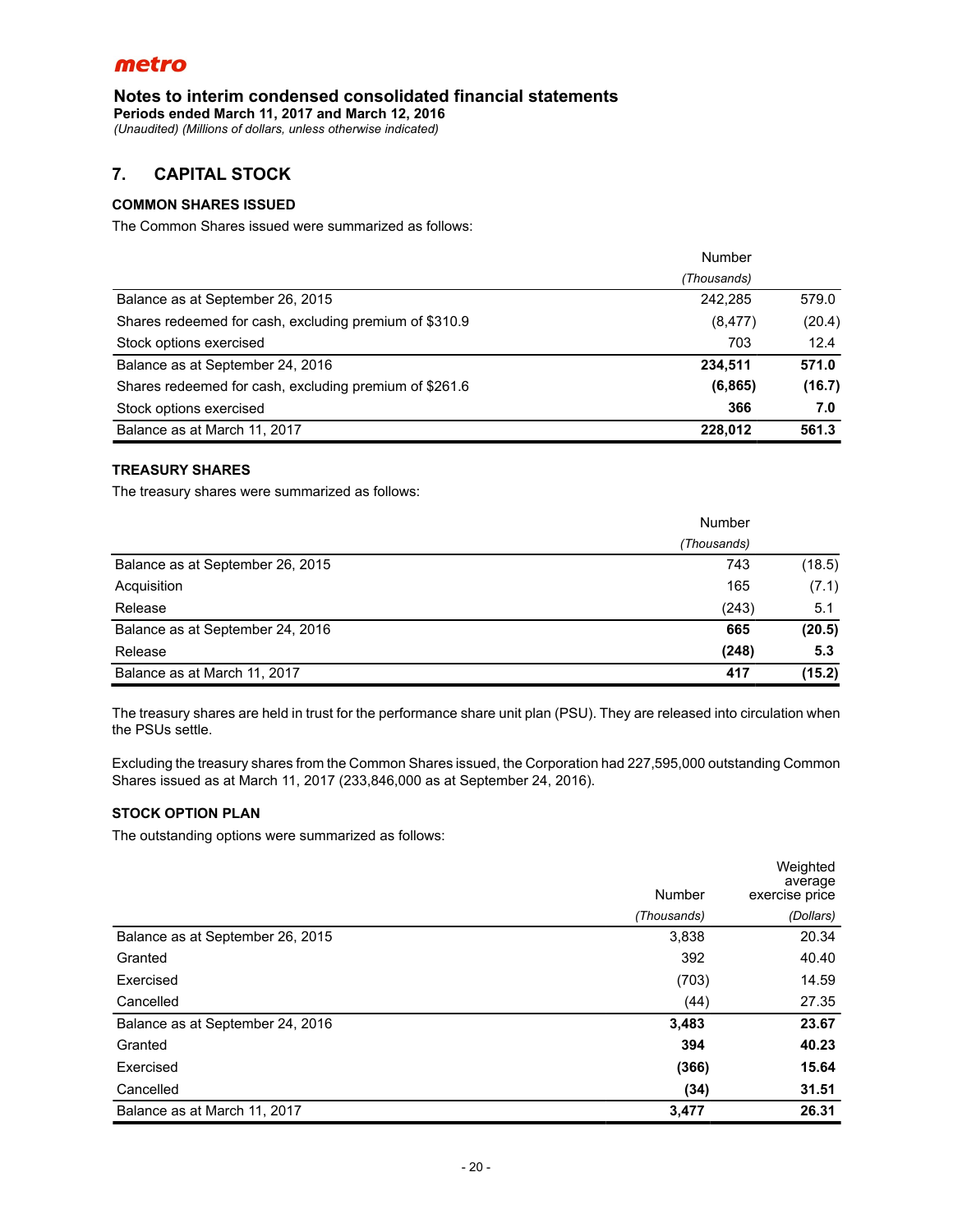### **Notes to interim condensed consolidated financial statements**

**Periods ended March 11, 2017 and March 12, 2016**

*(Unaudited) (Millions of dollars, unless otherwise indicated)*

The exercise prices of the outstanding options ranged from \$14.55 to \$44.73 as at March 11, 2017 with expiration dates up to 2024. 914,680 of those options could be exercised at a weighted average exercise price of \$18.45.

The compensation expense for these options amounted to \$0.5 and \$0.9 respectively for the 12 and 24-week periods ended March 11, 2017 (\$0.6 and \$1.1 in 2016).

### **PERFORMANCE SHARE UNIT PLAN**

The number of PSUs outstanding was as follows:

|                                  | Number      |
|----------------------------------|-------------|
|                                  | (Thousands) |
| Balance as at September 26, 2015 | 741         |
| Granted                          | 184         |
| Settled                          | (247)       |
| Cancelled                        | (14)        |
| Balance as at September 24, 2016 | 664         |
| Granted                          | 186         |
| Settled                          | (248)       |
| Cancelled                        | (6)         |
| Balance as at March 11, 2017     | 596         |

The compensation expense for the PSU plan amounted to \$1.6 and \$3.1 respectively for the 12 and 24-week periods ended March 11, 2017 (\$1.4 and \$2.8 in 2016).

# **8. FINANCIAL INSTRUMENTS**

The non-current financial instruments' book and fair values were as follows:

|                                      | As at March 11, 2017 |                   | As at September 24, 2016 |            |
|--------------------------------------|----------------------|-------------------|--------------------------|------------|
|                                      | <b>Book value</b>    | <b>Fair value</b> | Book value               | Fair value |
| Other assets                         |                      |                   |                          |            |
| Loans and receivables                |                      |                   |                          |            |
| Loans to certain customers           | 31.2                 | 31.2              | 31.4                     | 31.4       |
| Non-controlling interests            |                      |                   |                          |            |
| Financial liability held for trading | 250.2                | 250.2             | 244.8                    | 244.8      |
| <b>Debt</b>                          |                      |                   |                          |            |
| Other financial liabilities          |                      |                   |                          |            |
| <b>Revolving Credit Facility</b>     | 58.2                 | 58.2              | 184.6                    | 184.6      |
| Series E Notes                       | 400.0                | 400.2             |                          |            |
| Series C Notes                       | 300.0                | 312.0             | 300.0                    | 317.9      |
| Series B Notes                       | 400.0                | 474.0             | 400.0                    | 494.2      |
| Series D Notes                       | 300.0                | 322.8             | 300.0                    | 343.4      |
| Loans                                | 37.6                 | 37.6              | 39.0                     | 39.0       |
|                                      | 1,495.8              | 1,604.8           | 1,223.6                  | 1,379.1    |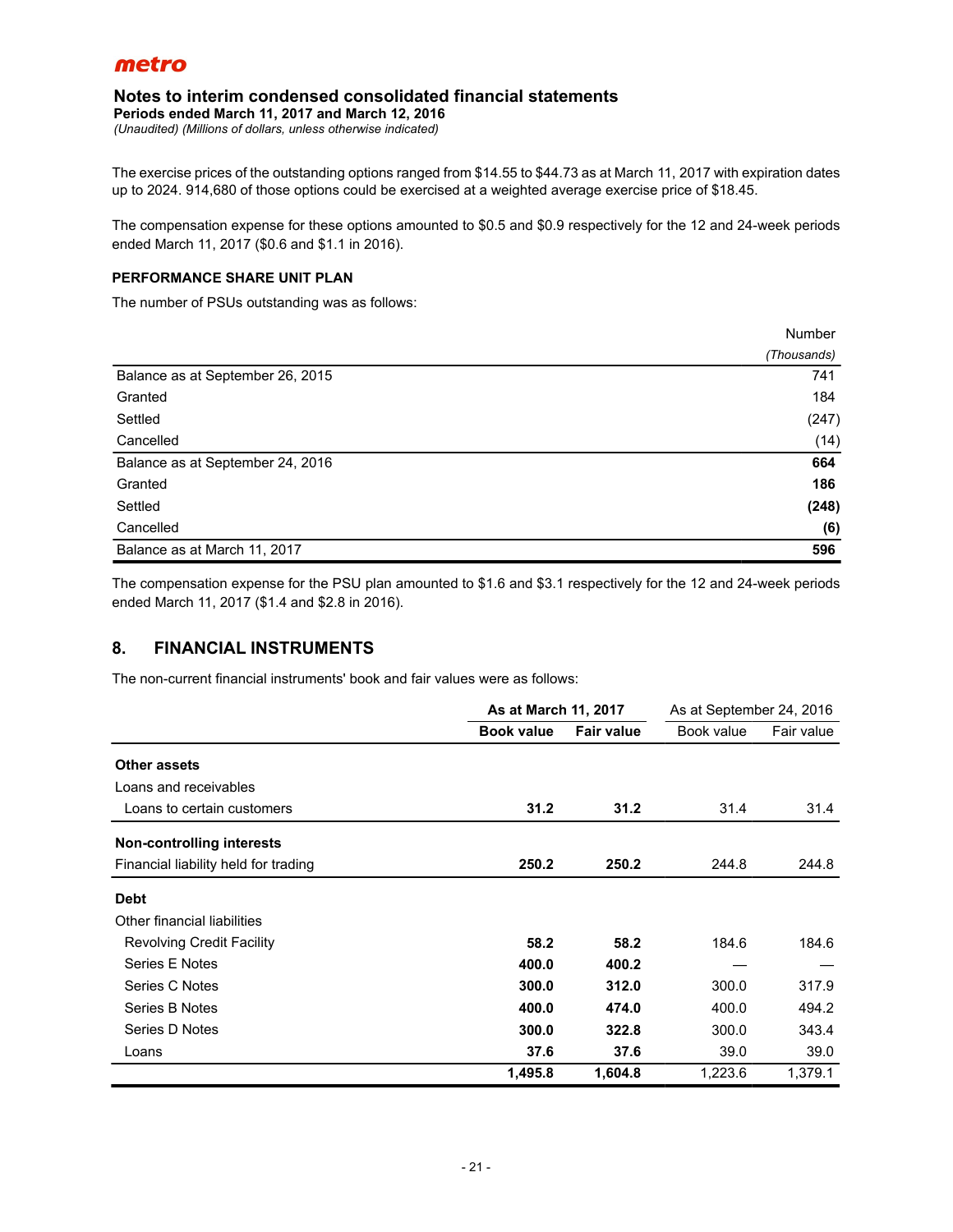### **Notes to interim condensed consolidated financial statements**

**Periods ended March 11, 2017 and March 12, 2016**

*(Unaudited) (Millions of dollars, unless otherwise indicated)*

The fair value of loans to certain customers, revolving credit facility and loans payable is equivalent to their carrying value since their interest rates are comparable to market rates. The Corporation categorized the fair value measurement in Level 2, as it is derived from observable market inputs.

The fair value of notes represents the obligations that the Corporation would have to meet in the event of the negotiation of similar notes under current market conditions. The Corporation categorized the fair value measurement in Level 2, as it is derived from observable market inputs.

The fair value of the non-controlling interest-related liability is equivalent to the estimated price to be paid, which is based mainly on the discounted value of the projected future earnings of Adonis, Phoenicia and Première Moisson, as of the date the options will become exercisable. The Corporation categorized the fair value measurement in Level 3, as it is derived from data that is not observable. The projected future earnings of these entities are measured again at each period using a strategic development plan with a weighted annual growth rate of 7.1% as at March 11, 2017 (8.6% as at March 12, 2016). A1% increase in these earnings would result in a \$2.1 increase in the fair value of the non-controlling interest-related liability.

The changes of the non-controlling interest-related liability were as follows:

|                                  | Total |
|----------------------------------|-------|
| Balance as at September 26, 2015 | 221.3 |
| Change in fair value             | 23.5  |
| Balance as at September 24, 2016 | 244.8 |
| Change in fair value             | 5.4   |
| Balance as at March 11, 2017     | 250.2 |

| Current portion              | 220.8 |
|------------------------------|-------|
| Non-current portion          | 29.4  |
| Balance as at March 11, 2017 | 250.2 |

In accordance with the shareholder agreement, the Corporation will acquire the minority interests in Adonis and Phoenicia shortly after this fiscal year. Consequently, the Corporation has reclassified the liability for these non-controlling interests as current liabilities.

# **9. APPROVAL OF FINANCIAL STATEMENTS**

The interim condensed consolidated financial statements for the 12 and 24-week periods ended March 11, 2017 (including comparative figures) were approved for issue by the Board of Directors on April 24, 2017.

### **INFORMATION**

METRO INC.'s Investor Relations Department Telephone: (514) 643-1000

METRO INC.'s corporate information and press releases are available on the Internet at the following address: www.metro.ca